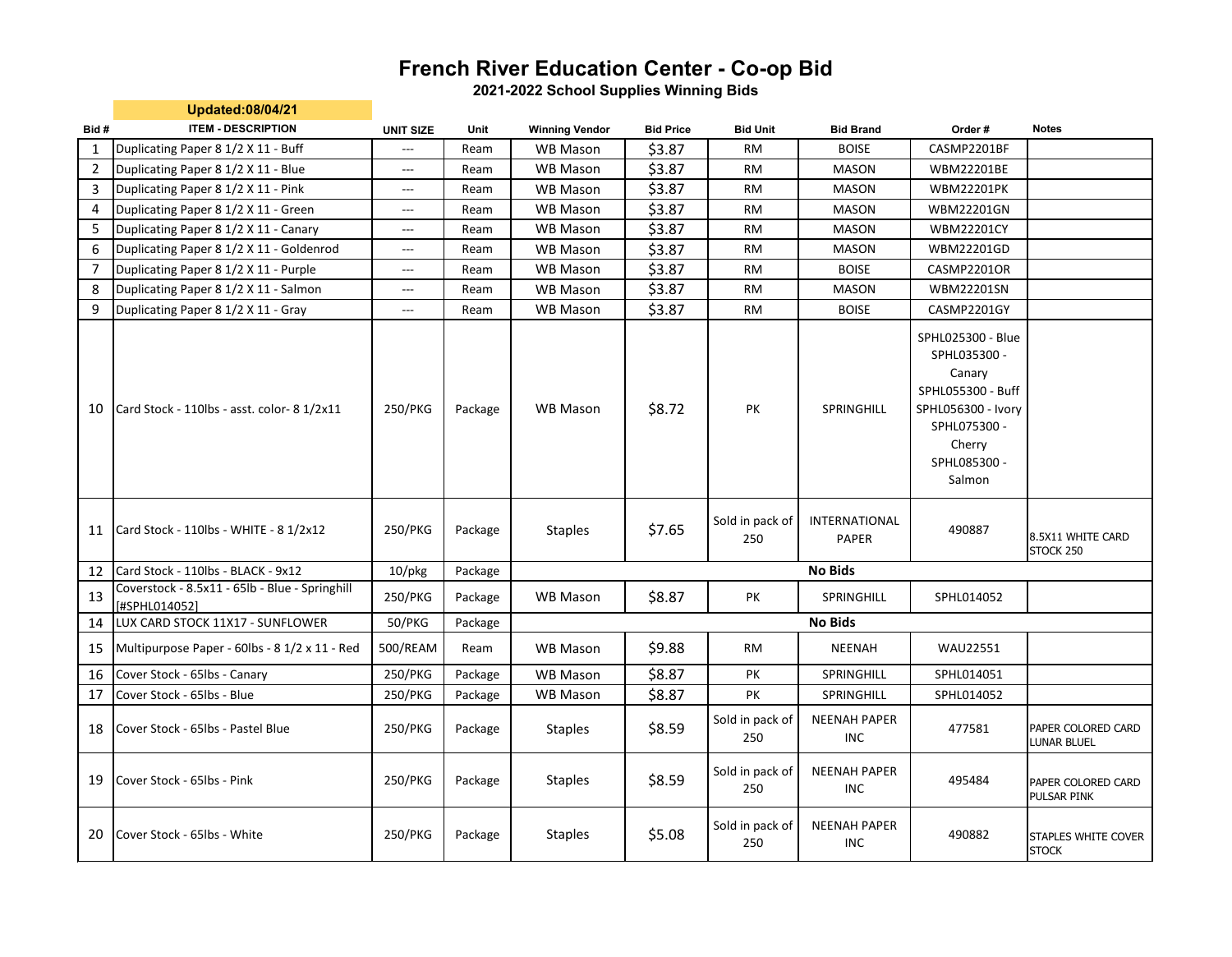| Bid# | <b>ITEM - DESCRIPTION</b>                                         | <b>UNIT SIZE</b>    | Unit    | <b>Winning Vendor</b>   | <b>Bid Price</b> | <b>Bid Unit</b>        | <b>Bid Brand</b>                                 | Order#         | <b>Notes</b>                               |
|------|-------------------------------------------------------------------|---------------------|---------|-------------------------|------------------|------------------------|--------------------------------------------------|----------------|--------------------------------------------|
| 21   | Fluorescent Colored Copy Paper - 8.5x11 -<br>Lime                 | 500/REAM            | Ream    | <b>Staples</b>          | \$7.68           | Sold in pack of<br>500 | <b>NEENAH PAPER</b><br><b>INC</b>                | 733093         | BRIGHTS 8.5X11 GREEN<br><b>RM</b>          |
| 22   | Fluorescent Colored Copy Paper - 8.5x11 -<br>Lemon                | 500/REAM            | Ream    | <b>Staples</b>          | \$7.68           | Sold in pack of<br>500 | <b>NEENAH PAPER</b><br><b>INC</b>                | 733077         | BRIGHTS 8.5X11<br>YELLOW RM                |
| 23   | Fluorescent Colored Copy Paper - 8.5x11 -<br>Pink                 | 500/REAM            | Ream    | <b>Staples</b>          | \$7.68           | Sold in pack of<br>500 | <b>NEENAH PAPER</b><br><b>INC</b>                | 733084         | BRIGHTS 8.5X11 PINK<br>RM                  |
| 24   | Fluorescent Colored Copy Paper - 8.5x11 -<br>Orange               | 500/REAM            | Ream    | <b>Staples</b>          | \$7.68           | Sold in pack of<br>500 | <b>NEENAH PAPER</b><br><b>INC</b>                | 733086         | BRIGHTS 8.5X11<br><b>ORANGE RM</b>         |
| 25   | Fluorescent Colored Copy Paper - 8.5x11 -<br>Green                | 500/REAM            | Ream    | <b>Staples</b>          | \$7.68           | Sold in pack of<br>500 | <b>NEENAH PAPER</b><br><b>INC</b>                | 733092         | BRIGHTS 8.5X11 DRK<br><b>GRN RM</b>        |
| 26   | Fluorescent Colored Copy Paper - 8.5x11 -<br>Yellow               | 500/REAM            | Ream    | <b>Staples</b>          | \$7.68           | Sold in pack of<br>500 | <b>NEENAH PAPER</b><br><b>INC</b>                | 733077         | BRIGHTS 8.5X11<br>YELLOW RM                |
| 27   | Fluorescent Colored Copy Paper - 8.5x11 -<br>Aqua                 |                     | Ream    | <b>Staples</b>          | \$7.68           | Sold in pack of<br>500 | <b>NEENAH PAPER</b><br><b>INC</b>                | 733072         | <b>BRIGHTS 8.5X11 BLUE</b><br><b>RM</b>    |
| 28   | Fluorescent Colored Copy Paper - 8.5x11 -<br>Violet               | $---$               | Ream    | <b>Staples</b>          | \$7.68           | Sold in pack of<br>500 | <b>NEENAH PAPER</b><br><b>INC</b>                | 733095         | <b>BRIGHTS 8.5X11</b><br><b>FUCHSIA RM</b> |
| 29   | Copy Paper 20# - 8 1/2X11 - White -<br>(500/ream - 10 reams/case) | 5000/case           | Case    | <b>WB Mason</b>         | \$28.77          | <b>CT</b>              | <b>MASON</b>                                     | WBM97200       |                                            |
| 30   | Copy Paper 20# - 8 1/2 X 14 - White                               | $\qquad \qquad - -$ | Ream    | <b>WB Mason</b>         | \$4.11           | <b>RM</b>              | <b>MASON</b>                                     | WBM24200       |                                            |
| 31   | Copy Paper 20# - 11 X 17 - White                                  | 500/REAM            | Ream    | Cascade                 | \$4.52           | ream                   | cascade                                          | 24960          |                                            |
| 32   | Drawing Paper 80# - 12 X 18 - White                               | 500/PKG             | Package | <b>WB Mason</b>         | \$14.47          | <b>RM</b>              | <b>PACON</b>                                     | PAC4812        |                                            |
| 33   | Drawing Paper 80# - 18 X 24 - White                               | 500/PKG             | Package | <b>Staples</b>          | \$22.65          | Sold in pack of<br>500 | <b>DIXON</b><br>TICONDEROGA CO<br>(PACON)        | 826128         | PPR DRAW SUL 80#<br>12X18 WE               |
| 34   | Drawing Paper 60# Light Weight - 9 X 12 -<br>White                | $---$               | Ream    | WB Mason                | \$5.71           | <b>RM</b>              | <b>PACON</b>                                     | PAC4709        |                                            |
| 35   | Drawing Paper 60# Light Weight - 12 X 18 -<br>White               | $---$               | Ream    | <b>WB Mason</b>         | \$11.48          | RM                     | <b>PACON</b>                                     | PAC4712        |                                            |
| 36   | Drawing Paper 56# - 9 X 12 - Manila                               | $---$               | Ream    | <b>Staples</b>          | \$4.34           | Sold in pack of<br>500 | <b>DIXON</b><br><b>TICONDEROGA CO</b><br>(PACON) | 641786         | <b>PAPER 9X12 40# 500PK</b><br><b>MLA</b>  |
| 37   | Construction Paper - 12x18 - Holiday Green                        | $100$ /pk           | Pack    | <b>WB Mason</b>         | \$2.16           | Sold 100/pack          | <b>PACON</b>                                     | <b>PAC8008</b> | updated 8/2/21                             |
| 38   | Construction Paper - 12x18 - Gray                                 | $100$ /pk           | Pack    | <b>School Specialty</b> | \$2.36           | Sold 100/Pack          | <b>Sunworks</b>                                  | 1506535        | updated 8/2/21                             |
| 39   | Construction Paper 9x12 - Christmas Red                           | 100/PKG             | Package | Cascade                 | \$1.46           | 100/pkg                | dixon ticonderoga                                | 115874         |                                            |
| 40   | Construction Paper 9x12 - Spectral Orange                         | 100/PKG             | Package | WB Mason                | \$1.38           | 100/PKG.               | PACON                                            | PAC6604        |                                            |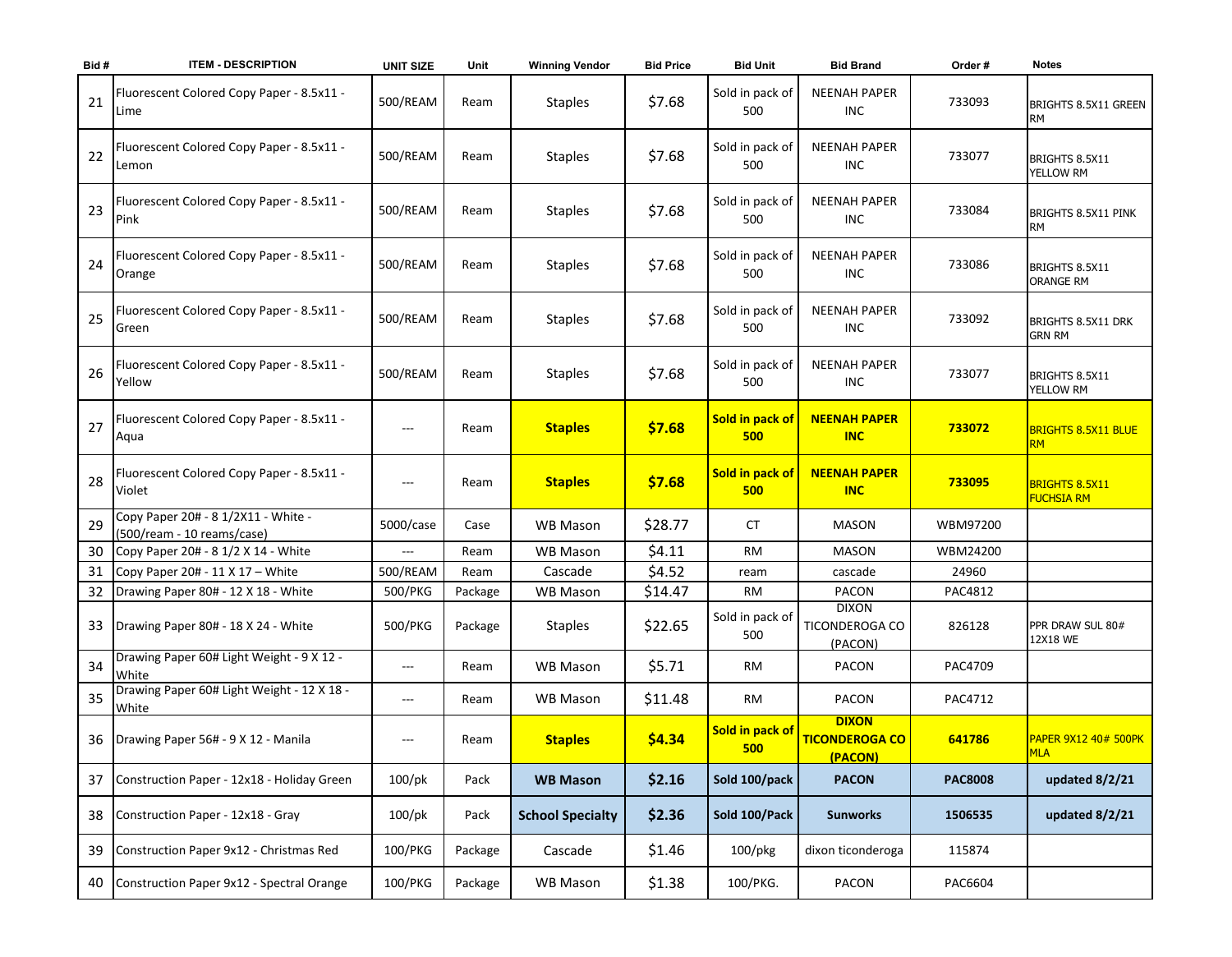| Bid# | <b>ITEM - DESCRIPTION</b>                    | <b>UNIT SIZE</b> | Unit    | <b>Winning Vendor</b>   | <b>Bid Price</b> | <b>Bid Unit</b>              | <b>Bid Brand</b>                                 | Order#    | <b>Notes</b>                                       |
|------|----------------------------------------------|------------------|---------|-------------------------|------------------|------------------------------|--------------------------------------------------|-----------|----------------------------------------------------|
| 41   | Construction Paper 9x12 - Spectral Yellow    | 100/PKG          | Package | WB Mason                | \$1.14           | 100/PKG.                     | PACON                                            | PAC8404   |                                                    |
| 42   | Construction Paper 9x12 - Spectral Green     | 100/PKG          | Package | <b>WB Mason</b>         | \$1.12           | 100/PKG.                     | PACON                                            | PAC8004   |                                                    |
| 43   | Construction Paper 9x12 - Holiday Green      | 100/PKG          | Package | WB Mason                | \$1.12           | 100/PKG.                     | PACON                                            | PAC8004   |                                                    |
| 44   | Construction Paper 9x12 - Spectral Blue      | 100/PKG          | Package | <b>WB Mason</b>         | \$1.12           | 100/PKG.                     | PACON                                            | PAC7404   |                                                    |
| 45   | Construction Paper 9x12 - Sky Blue           | 100/PKG          | Package | WB Mason                | \$1.12           | 100/PKG.                     | PACON                                            | PAC7604   |                                                    |
| 46   | Construction Paper 9x12 - Brown              | 100/PKG          | Package | <b>School Specialty</b> | \$1.28           | PACK OF 100                  | <b>SUNWORKS</b>                                  | 1506492   |                                                    |
| 47   | Construction Paper 9x12 - Warm Brown         | 100/PKG          | Package | <b>School Specialty</b> | \$1.29           | PACK OF 100                  | <b>SUNWORKS</b>                                  | 1506494   |                                                    |
| 48   | Construction Paper 9x12 - Black              | 100/PKG          | Package | <b>WB Mason</b>         | \$1.22           | 100/PKG.                     | PACON                                            | PAC6304   |                                                    |
| 49   | Construction Paper 9x12 - Assorted           | 100/PKG          | Package | <b>WB Mason</b>         | \$1.19           | 100/PKG.                     | <b>PACON</b>                                     | PAC6504   |                                                    |
| 50   | Construction Paper 9x12 - Violet             | 100/PKG          | Package | <b>WB Mason</b>         | \$1.12           | 100/PKG.                     | <b>PACON</b>                                     | PAC7204   |                                                    |
|      | 51 Construction Paper 9x12 - White           | 100/PKG          | Package | <b>School Specialty</b> | \$1.14           | PACK OF 100                  | <b>SUNWORKS</b>                                  | 1506511   |                                                    |
| 52   | Construction Paper 9x12 - Light Green        | 100/PKG          | Package | <b>Staples</b>          | \$0.84           | <b>Sold in Pack of</b><br>50 | <b>DIXON</b><br><b>TICONDEROGA CO</b><br>(PACON) | 826716    | PPR CONST 9X12 GW<br>LGN 50 SHEET                  |
| 53   | Construction Paper 9x12 - Pink               | 100/PKG          | Package | <b>WB Mason</b>         | \$1.12           | 100/PKG.                     | <b>PACON</b>                                     | PAC7004   |                                                    |
| 54   | Construction Paper 9x12 - Gray               | 100/PKG          | Package | <b>School Specialty</b> | \$1.14           | PACK OF 100                  | <b>SUNWORKS</b>                                  | 1506509   |                                                    |
| 55   | Construction Paper 12x18 - Gray              | 50/PKG           | Package | Cascade                 | \$1.46           | $100$ /pkg                   | dixon ticonderoga                                | 126045    |                                                    |
| 56   | Construction Paper 12x18 - Slate Gray        | 50/PKG           | Package | <b>WB Mason</b>         | \$2.38           | 50/PK                        | <b>PACON</b>                                     | PAC103060 |                                                    |
| 57   | Construction Paper 12x18 - Christmas Red     | 100/PKG          | Package | WB Mason                | \$2.91           | 100/PKG.                     | PACON                                            | PAC9908   |                                                    |
| 58   | Construction Paper 12x18 - Spectral Orange   | 100/PKG          | Package | WB Mason                | \$2.65           | 100/PKG.                     | PACON                                            | PAC6608   |                                                    |
| 59   | Construction Paper 12x18 - Spectral Yellow   | 100/PKG          | Package | WB Mason                | \$2.16           | 100/PKG.                     | PACON                                            | PAC8408   |                                                    |
|      | 60 Construction Paper 12x18 - Spectral Green | 100/PKG          | Package | WB Mason                | \$2.16           | 100/PKG.                     | PACON                                            | PAC8008   |                                                    |
|      | 61 Construction Paper 12x18 - Light Green    | 100/PKG          | Package | <b>Discount School</b>  | \$1.83           | $50$ /pk                     | <b>Dixon Ticonderoga</b><br><b>Company</b>       | at x 440  | 12CPLG (50 sheets 12 X 18 LIGHT GREEN<br>50 sheets |
| 62   | Construction Paper 12x18 - Spectral Blue     | 100/PKG          | Package | WB Mason                | \$2.16           | 100/PKG.                     | PACON                                            | PAC7408   |                                                    |
| 63   | Construction Paper 12x18 - Sky Blue          | 100/PKG          | Package | <b>WB Mason</b>         | \$2.16           | 100/PKG.                     | PACON                                            | PAC7608   |                                                    |
| 64   | Construction Paper 12x18 - Violet            | 100/PKG          | Package | <b>WB Mason</b>         | \$2.16           | 100/PKG.                     | PACON                                            | PAC7208   |                                                    |
| 65   | Construction Paper 12x18 - Brown             | 100/PKG          | Package | WB Mason                | \$2.37           | 100/PKG.                     | PACON                                            | PAC6708   |                                                    |
|      | 66 Construction Paper 12x18 - Warm Brown     | 100/PKG          | Package | <b>School Specialty</b> | \$2.76           | PACK OF 100                  | <b>SUNWORKS</b>                                  | 1506521   |                                                    |
| 67   | Construction Paper 12x18 - Black             | 100/PKG          | Package | WB Mason                | \$2.36           | 100/PKG.                     | PACON                                            | PAC6308   |                                                    |
| 68   | Construction Paper 12x18 - Assorted          | 100/PKG          | Package | <b>WB Mason</b>         | \$2.59           | 100/PKG.                     | PACON                                            | PAC6508   |                                                    |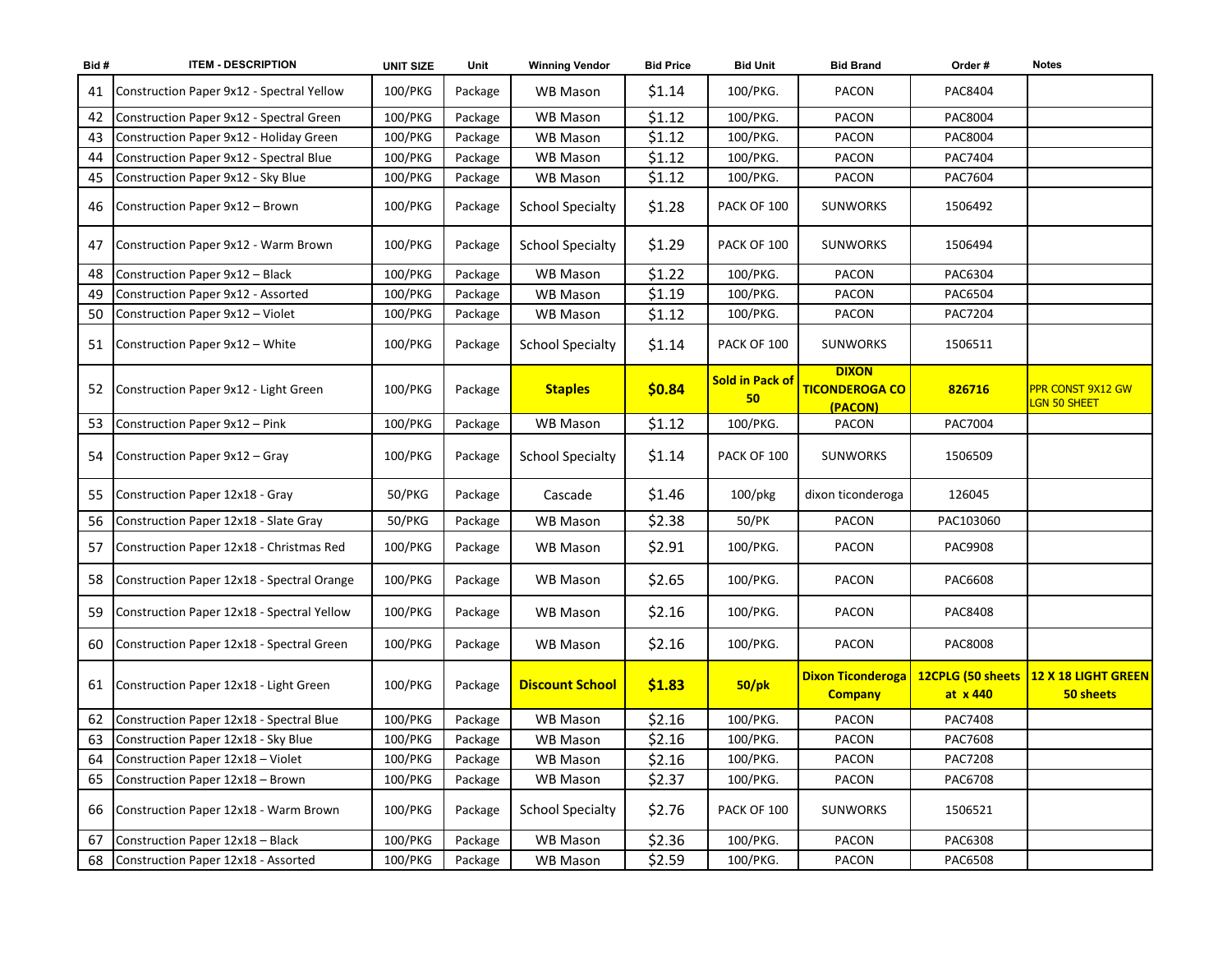| Bid# | <b>ITEM - DESCRIPTION</b>                                                                                | <b>UNIT SIZE</b>                         | Unit    | <b>Winning Vendor</b>   | <b>Bid Price</b> | <b>Bid Unit</b>                          | <b>Bid Brand</b>                  | Order #        | <b>Notes</b>                                       |
|------|----------------------------------------------------------------------------------------------------------|------------------------------------------|---------|-------------------------|------------------|------------------------------------------|-----------------------------------|----------------|----------------------------------------------------|
| 69   | Construction Paper 12x18 - White                                                                         | 100/PKG                                  | Package | <b>School Specialty</b> | \$2.31           | PACK OF 100                              | <b>SUNWORKS</b>                   | 1506537        |                                                    |
|      | 70 Construction Paper 12x18 - Rose                                                                       | 100/PKG                                  | Package | Cascade                 | \$2.94           | 100/pkg                                  | dixon ticonderoga                 | 115978         |                                                    |
| 71   | Construction Paper 18 X 24 - White                                                                       | 50/PKG                                   | Package | <b>School Specialty</b> | \$2.67           | PACK OF 50                               | <b>SUNWORKS</b>                   | 1506556        |                                                    |
| 72   | Construction Paper 18 X 24 - Black                                                                       | 50/PKG                                   | Package | <b>WB Mason</b>         | \$2.65           | 50/PKG.                                  | <b>PACON</b>                      | PAC6317        |                                                    |
| 73   | Parchment Paper - 24# - Ivory - Southworth                                                               | $100/B$ ox                               | Box     | <b>Staples</b>          | \$5.35           | Sold in Pack of<br>100                   | <b>NEENAH PAPER</b><br><b>INC</b> | 619291         | FINE PARCH IVORY 24LB<br>100CT                     |
| 74   | Comp Paper 8 X 10 1/2 - W/Margin 3/8 Ruling<br>Short Way - White                                         | $\qquad \qquad -$                        | Ream    | <b>WB Mason</b>         | \$2.41           | RM.                                      | <b>PACON</b>                      | PAC2431        |                                                    |
| 75   | Comp Paper 8 X 10 1/2 - No/Margin 3/8<br>Ruling Short Way - White                                        | $---$                                    | Ream    | <b>WB Mason</b>         | \$2.47           | RM.                                      | <b>PACON</b>                      | PAC2433        |                                                    |
| 76   | Comp Paper 8 X 10 1/2 - No/Margin 1/2<br>Ruling Long Way - White                                         | $---$                                    | Ream    | <b>School Specialty</b> | \$3.40           | REAM                                     | <b>SCHOOL SMART</b>               | 085245         |                                                    |
| 77   | Comp Paper 8 X 10 1/2 - No/Margin 3/8<br>Ruling Short Way - Yellow                                       | $---$                                    | Ream    | Cascade                 | \$2.90           | ream                                     | american paper                    | 109392         |                                                    |
| 78   | White Lined Paper - 8 1/2 x 11                                                                           | $---$                                    | Ream    | <b>Staples</b>          | \$2.65           | <b>Sold in Pack of</b><br>400            | <b>WORKLIFE</b><br><b>BRANDS</b>  | 849398         | <b>STPLS FLLR PPR CR</b><br>8.5X11 400CT           |
| 79   | Yellow Lined Paper - 8 1/2 x 11                                                                          | ---                                      | Ream    | Cascade                 | \$3.84           | ream                                     | american paper                    | 109393         |                                                    |
| 80   | Arithmetic Paper 6 X 9 - White                                                                           | ---                                      | Ream    | Cascade                 | \$1.46           | ream                                     | american paper                    | 109626         |                                                    |
| 81   | Arithmetic 8 X 10 1/2 - White                                                                            | $\qquad \qquad -$                        | Ream    | Cascade                 | \$2.71           | ream                                     | american paper                    | 109627         |                                                    |
| 82   | Drawing Paper - 60# 9 X 12 - White                                                                       | $\qquad \qquad - -$                      | Ream    | <b>WB Mason</b>         | \$5.71           | RM.                                      | <b>PACON</b>                      | PAC4709        |                                                    |
| 83   | Graph Paper - 8 1/2 x 11 - 1/4" Rule                                                                     | $\qquad \qquad - -$                      | Ream    | <b>WB Mason</b>         | \$2.87           | RM.                                      | <b>PACON</b>                      | PAC2411        |                                                    |
|      | 84 Graph Paper - 8 1/2 x 11 - 1/2" Rule                                                                  | $---$                                    | Ream    | <b>School Specialty</b> | \$6.07           | <b>REAM</b>                              | <b>SCHOOL SMART</b>               | 085475         |                                                    |
| 85   | Graph Paper 8 1/2 x 11 1/8" rule                                                                         | $---$                                    | Ream    | <b>School Specialty</b> | \$8.68           | REAM                                     | <b>SCHOOL SMART</b>               | 085276         |                                                    |
|      | 86 Graph Paper 8 1/2 x 11 - 1" rule                                                                      |                                          |         | Cascade                 | \$4.24           | ream                                     | american paper                    | 111325         |                                                    |
| 87   | Chart Paper, Padded, White Bond - 24 X 32 - 1<br>Inch Ruling One Side                                    | $---$                                    | Each    | <b>WB Mason</b>         | \$7.88           | <b>EACH</b><br>(70 sheets)               | PACON                             | <b>PAC9770</b> |                                                    |
| 88   | Chart Paper, Padded, White - 24 X 32 -<br>Unruled - Unpunched -<br>[Vendor - indicate # of pages in pad] | 100 Sheets                               | Each    | <b>WB Mason</b>         | \$2.84           | 25 SHTS./PAD                             | PACON                             | PAC74510       |                                                    |
| 89   | Easel Paper - Not Sticky - 27x34                                                                         | $---$                                    | 2 Pack  | <b>Staples</b>          | \$23.00          | <b>Sold in Pack of</b><br>$\overline{4}$ | <b>WORKLIFE</b><br><b>BRANDS</b>  | 807688         | <b>BAGASSE EASEL PAD</b><br>27X36 PLAIN            |
| 90   | Story Paper Pad - 24x36 Ruling Short Way 100<br>sheets per pad                                           | $\hspace{0.05cm} \ldots \hspace{0.05cm}$ | Pad     | <b>School Specialty</b> | \$5.60           | EACH                                     | <b>SCHOOL SMART</b>               | 023833         |                                                    |
| 91   | Restickable Easel Pads 25x30, Plain White                                                                | $---$                                    | Each    | <b>Staples</b>          | \$18.00          | <b>Sold in Pack of</b><br>$\overline{2}$ | <b>3M CORPORATION</b>             | 958103         | <mark>RESTICKABLE EASEL</mark><br><b>PAD 25X30</b> |
| 92   | Newsprint Chart Paper - lined Easel chart<br>paper 24 x 36                                               | $---$                                    | Each    | Cascade                 | \$6.11           | 100/pkg                                  | american paper                    | 119619         |                                                    |
| 93   | Oak tag 9 X 12 Med Weight 125 Lb                                                                         | 100/Pkg                                  | Package | WB Mason                | \$2.37           | 100/PKG.                                 | PACON                             | PAC5181        |                                                    |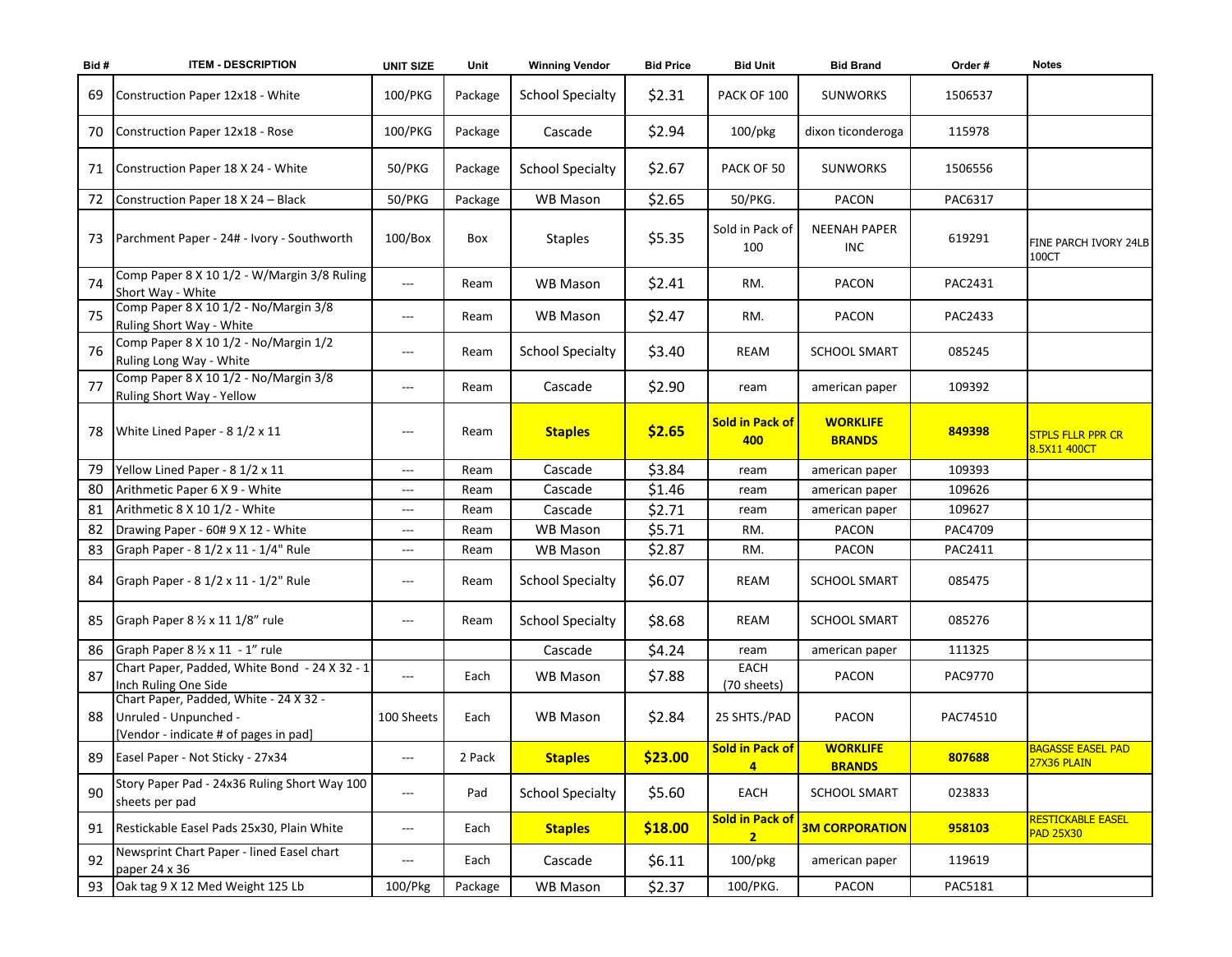| Bid# | <b>ITEM - DESCRIPTION</b>                                                         | <b>UNIT SIZE</b> | Unit    | <b>Winning Vendor</b>   | <b>Bid Price</b> | <b>Bid Unit</b>                          | <b>Bid Brand</b>                                 | Order #     | <b>Notes</b>                                  |
|------|-----------------------------------------------------------------------------------|------------------|---------|-------------------------|------------------|------------------------------------------|--------------------------------------------------|-------------|-----------------------------------------------|
| 94   | Oak tag 12 X 18 Med Weight 125 Lb                                                 | 100/Pkg          | Package | <b>WB Mason</b>         | \$4.51           | 100/PKG.                                 | <b>PACON</b>                                     | PAC5184     |                                               |
| 95   | Oak tag 18 X 24 Med Weight                                                        | 100/Pkg          | Package | <b>WB Mason</b>         | \$9.53           | 100/PKG.                                 | PACON                                            | PAC5190     |                                               |
| 96   | 9x12 Tag Paper - Assorted Colors                                                  | 100/Pkg          | Package | <b>WB Mason</b>         | \$3.38           | 100/PKG.                                 | <b>PACON</b>                                     | PAC5171     |                                               |
| 97   | 9x12 Tag Paper - White                                                            | 100/Pkg          | Package | <b>WB Mason</b>         | \$1.94           | 100/PKG.                                 | PACON                                            | PAC5231     |                                               |
| 98   | Poster Board - 20"x26" (Coated One Side)                                          | ---              | Each    | <b>Staples</b>          | \$2.00           | <b>Sold in Pack of</b><br>10             | <b>WORKLIFE</b><br><b>BRANDS</b>                 | 247403      | POSTERBOARD 22X28<br><b>WHT 10</b>            |
| 99   | Tissue Paper, Assorted Colors - Kolorfast<br>[#214947]                            | ---              | Package | <b>Staples</b>          | \$8.57           | <b>Sold in Pack of</b><br><b>100</b>     | <b>DIXON</b><br><b>TICONDEROGA CO</b><br>(PACON) | 413047      | <b>ART TISSUE 20 X30 100</b><br><b>SHEETS</b> |
| 100  | Preschool Certificate - 8.5x11 - Trend #T-<br>17006 [NO SUBS]                     | 30/Pkg           | Package | <b>Staples</b>          | \$2.84           | Sold in Pack of<br>30                    | <b>TREND</b><br><b>ENTERPRISES</b>               | 847044      | <b>PRESCHOOL</b><br><b>CERTIFICATE</b>        |
|      | 101 Steno Pads                                                                    | $---$            | Each    | <b>WB Mason</b>         | \$0.46           | EACH                                     | UNIVERSAL                                        | UNV76620    |                                               |
| 102  | One Subject - 8 x 10 1/2 - (side spiral)<br>notebook                              | 140 Pages        | Each    | <b>Staples</b>          | \$2.99           | <b>Sold in Pack of</b><br>6 <sup>1</sup> | <b>WORKLIFE</b><br><b>BRANDS</b>                 | 201350      | STAPLES 1SUB 8X10.5<br><b>WIDE 6PK</b>        |
| 103  | Composition Books #16 - 7 X 8 1/2 40 Pages -<br>Stapled                           | Each             | Each    | <b>School Specialty</b> | \$0.21           | EACH                                     | <b>SCHOOL SMART</b>                              | 002043      |                                               |
| 104  | Composition Books #16 - 7 X 8.5 - 48 Pages -<br>Stapled                           | Each             | Each    | <b>School Specialty</b> | \$0.22           | EACH                                     | <b>SCHOOL SMART</b>                              | 002049      |                                               |
| 105  | Composition Notebook - 9 3/4" X 7 1/2", Wide<br>Margin Ruled, Black               | 120 Sheets       | Each    | Cascade                 | \$0.49           | each                                     | cascade                                          | 110312      |                                               |
| 106  | Hard Cover - Marble Composition Book -<br>[VENDOR - indicate # of pages and size] | $---$            | Each    | Cascade                 | \$0.54           | each                                     | cascade                                          | 110306      |                                               |
|      | 107 Sentence Strips - Manila                                                      | 100<br>SHT/PKG   | Package | <b>WB Mason</b>         | \$1.38           | PKG.                                     | PACON                                            | PAC5157     |                                               |
|      | 108 Sentence Strips - Assorted Colors                                             | 100<br>SHT/PKG   | Package | <b>WB Mason</b>         | \$1.73           | PKG.                                     | PACON                                            | PAC73400    |                                               |
|      | 109 Spiral Notebooks - 8x10.5                                                     | 70 SHEETS        | Each    | WB Mason                | \$0.72           | <b>EACH</b>                              | <b>TOPS</b>                                      | TOP65002    |                                               |
|      | 110 Mini-Legal Pads - 3x5 - White                                                 | 3/pack           | pack    | <b>Staples</b>          | \$0.75           | <b>Sold in Pack of</b><br>5.             | <b>WORKLIFE</b><br><b>BRANDS</b>                 | 199984      | <b>STPLS 5 TOPBND</b><br>MEMOBK 3X5 75CR      |
|      | 111 Note Pads - 8.5 x 11 - White                                                  | 12/Pack          | Pack    | <b>WB Mason</b>         | \$5.74           | PKG.                                     | <b>MASON</b>                                     | WBM10630    |                                               |
|      | 112 Legal Pads - White 8 1/2 X 11 3/4                                             | 12/Pack          | Pack    | <b>School Specialty</b> | \$6.53           | PACK OF 12                               | <b>SCHOOL SMART</b>                              | 027433      |                                               |
|      | 113   Legal Pads - Yellow 8 1/2 X 11 3/4 -                                        | 12/Pack          | Pack    | <b>School Specialty</b> | \$6.53           | PACK OF 12                               | <b>SCHOOL SMART</b>                              | 027430      |                                               |
|      | 114 Laminating Film 1.5 Mil 25" X 500 Roll                                        | ---              | Each    | <b>School Specialty</b> | \$14.31          | EACH                                     | <b>SCHOOL SMART</b>                              | 1277261     |                                               |
|      | 115 Laminating Film 3.0 Mill 25" X 250 Roll                                       | 1" CORE          | Each    | WB Mason                | \$17.06          | ROLL                                     | HOP IND.                                         | HOPLR325250 |                                               |
| 116  | Laminating Pouches - Letter Size - 9 x 11.5 -<br><b>Scotch Thermal</b>            | $100/B$ ox       | Box     | Pyramid                 | \$6.95           |                                          | <b>HOP</b>                                       | 1679968     |                                               |
|      | 117 Laminating Pouches - 8.1x11.4 - Scotch #TP338                                 | 200/Box          | Box     | <b>School Specialty</b> | \$28.13          | PACK OF 200                              | <b>SCOTCH</b>                                    | 1465297     |                                               |
|      | 118   Laminating Pouches - 8.9x11.4 - Scotch- 5 mil                               | $100/b$ ox       | Box     | <b>Staples</b>          | \$25.00          | Sold in Pack of<br>100                   | <b>3M CORPORATION</b>                            | 2121405     | <b>SCOTCH THERM</b><br>LAMPOUCH 100PK 5M      |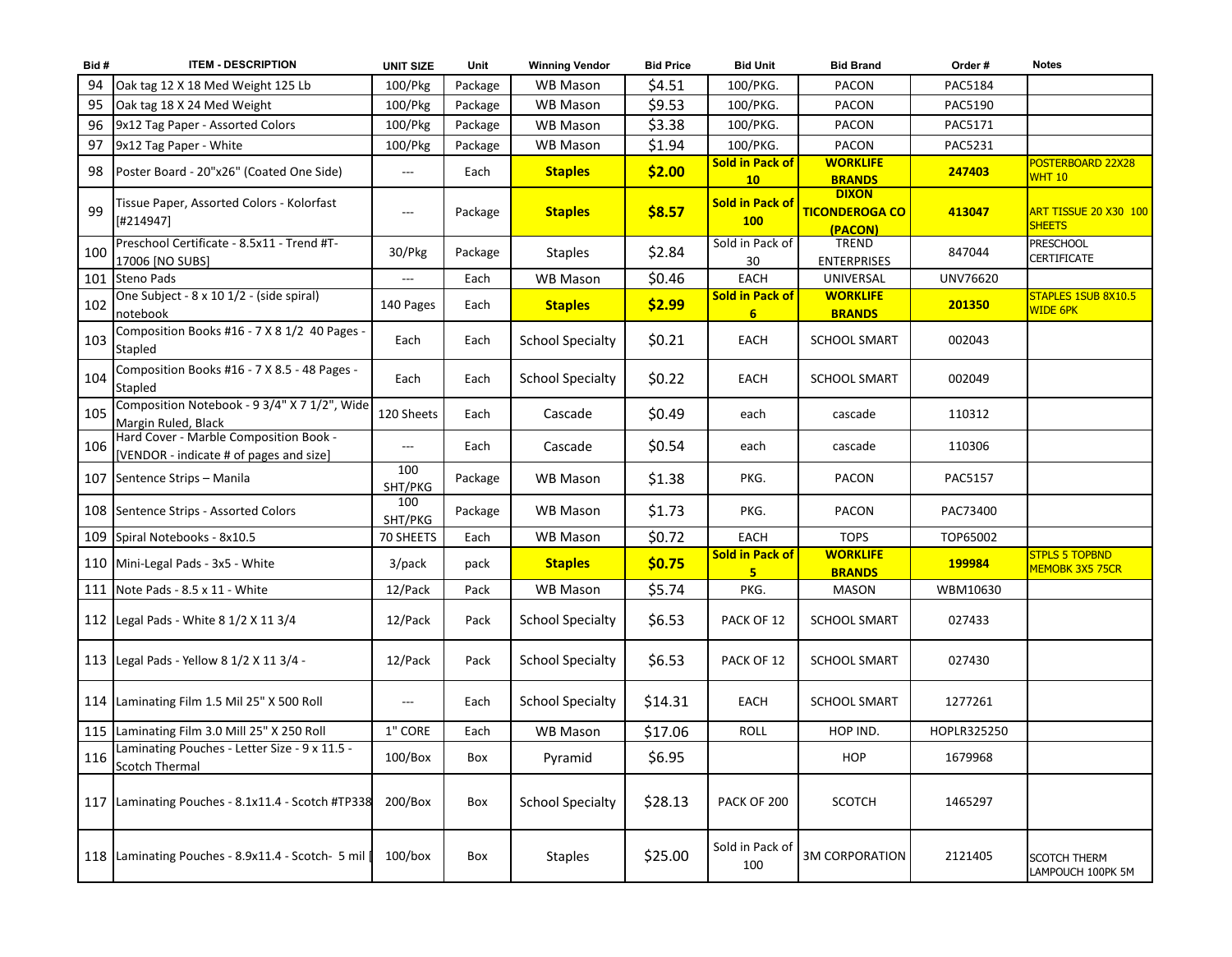| Bid# | <b>ITEM - DESCRIPTION</b>                                                                   | <b>UNIT SIZE</b>    | Unit    | <b>Winning Vendor</b>                | <b>Bid Price</b> | <b>Bid Unit</b>                      | <b>Bid Brand</b>                              | Order #     | <b>Notes</b>                            |
|------|---------------------------------------------------------------------------------------------|---------------------|---------|--------------------------------------|------------------|--------------------------------------|-----------------------------------------------|-------------|-----------------------------------------|
|      | 119 Scotch Laminating Machine - 2 roller system [N                                          | Each                | Each    | <b>Staples</b>                       | \$42.00          | Sold in Pack of                      | <b>3M CORPORATION</b>                         | 2121322     | THERMAL LAMINATOR<br>13 IN WIDTH        |
|      | 120 Desk Calendar, 16 Month, 22" X 17"                                                      | $\qquad \qquad -$   | Each    | Cascade                              | \$2.33           | each                                 | roaring springs                               | 120088      |                                         |
| 121  | Desk Calendar - At-A-Glance - AAGE41750 [NO<br>SUBS]                                        | $---$               | Each    | <b>Staples</b>                       | \$15.50          | 1                                    | Sold in Pack of ACCO BRANDS USA<br><b>LLC</b> | 24441560    | RY21 AAG LSLF COLR<br>DLY RFL3X6        |
|      | 122 Class Record Books 9-10 Weeks 8 1/2 X 11                                                | $---$               | Each    | <b>School Specialty</b>              | \$1.46           | <b>EACH</b>                          | HAMMOND AND<br><b>STEPHENS</b>                | 1481868     |                                         |
|      | 123 Plan Master #2 K12 - 8 1/2 X 11 3/4 Red                                                 | $\qquad \qquad - -$ | Each    |                                      |                  |                                      | No Bids                                       |             |                                         |
|      | 124 Record Book Extra Large Blocks                                                          | $\qquad \qquad - -$ | Each    | <b>WB Mason</b>                      | \$2.82           | EACH                                 | <b>ELAN</b>                                   | ELANEXCELLO |                                         |
|      | Appointment Book - 14-Month, Jul. - Aug.,<br>125 Academic/Fiscal<br>- 8-1/4 X 10-7/8, Black | $---$               | Each    | <b>Staples</b>                       | \$6.80           | $\mathbf{1}$                         | Sold in Pack of ACCO BRANDS USA<br><b>LLC</b> | 24421288    | AY21 AAG 14-MONTH<br><b>BLK 8X12</b>    |
|      | 126 Envelopes - Plain White #6                                                              | $500/b$ ox          | Box     | <b>Staples</b>                       | \$6.80           | Sold in Pack of<br>500               | <b>WORKLIFE BRANDS</b>                        | 187005      | ENVELOPE GUM #6 3/4 -<br>500            |
|      | 127 Envelopes - Plain White #10                                                             | $500/b$ ox          | Box     | <b>School Specialty</b>              | \$9.00           | <b>BOX</b>                           | STD ENV # 10010                               | 14632       |                                         |
|      | 128 Envelopes - Plain White #10 - Window                                                    | $500/b$ ox          | Box     | <b>School Specialty</b>              | \$10.00          | <b>BOX</b>                           | STD ENV #10011                                | 14633       |                                         |
| 129  | Envelopes - Report Card - 6 x 9 - Kurtz #17097<br>[NO SUBS]                                 | $500/b$ ox          | Box     |                                      |                  |                                      | No Bids Matched Exact                         |             |                                         |
| 129  | Envelopes - Report Card - 6 x 9 - Kurtz #17097<br>[NO SUBS]                                 | 500/box             | Box     | <b>ALTERNATIVE</b><br><b>Staples</b> | \$4.00           | 100                                  | <b>WORKLIFE BRANDS</b>                        | 534693      |                                         |
|      | 130 Clasp Envelopes - Kraft - #55 Size 6 X 9                                                | $100/b$ ox          | Box     | <b>Staples</b>                       | \$5.00           | Sold in Pack of<br>100               | <b>WORKLIFE BRANDS</b>                        | 186999      | <b>CLASP ENV BRN KRAFT</b><br>6X9 -100  |
|      | 131 Clasp Envelopes - Kraft - #90 Size 9 X 12                                               | $100/b$ ox          | Box     | <b>Staples</b>                       | \$7.45           | Sold in Pack of<br>100               | <b>WORKLIFE BRANDS</b>                        | 187021      | <b>CLASP ENV BRN KRAFT</b><br>9X12 -100 |
|      | 132 Clasp Envelopes - Kraft - #97 Size 10 X 13                                              | $100/b$ ox          | Box     | WB Mason                             | \$8.41           | BX.                                  | <b>MASON</b>                                  | WBM35267    |                                         |
|      | 133 Brown Kraft Envelope - 12x15                                                            | $50/b$ ox           | Box     | <b>Staples</b>                       | \$14.00          | <b>Sold in Pack of</b><br><b>100</b> | <b>WORKLIFE</b><br><b>BRANDS</b>              | 472902      | <b>CLASP ENV BRN KRAFT</b><br>12X15-100 |
| 134  | Envelope Moistener w/Adhesive - Quality Park<br>#46065 [NO SUBS]                            | $12$ /pkg           | Package |                                      |                  |                                      | No Bids Matched Exact                         |             |                                         |
| 134  | Envelope Moistener w/Adhesive - Quality Park<br>#46065 [NO SUBS]                            | $12$ /pkg           | Package | Cascade                              | \$1.66           | each                                 | tops products                                 | 28968       |                                         |
|      | 135 Index Cards - White 4 X 6 Ruled                                                         | 100/pkg             | Package | <b>Staples</b>                       | \$0.55           | Sold in Pack of<br>100               | <b>WORKLIFE BRANDS</b>                        | 517730      | <b>INDEX CARD RULD 1</b><br>SIDE 4X6 WE |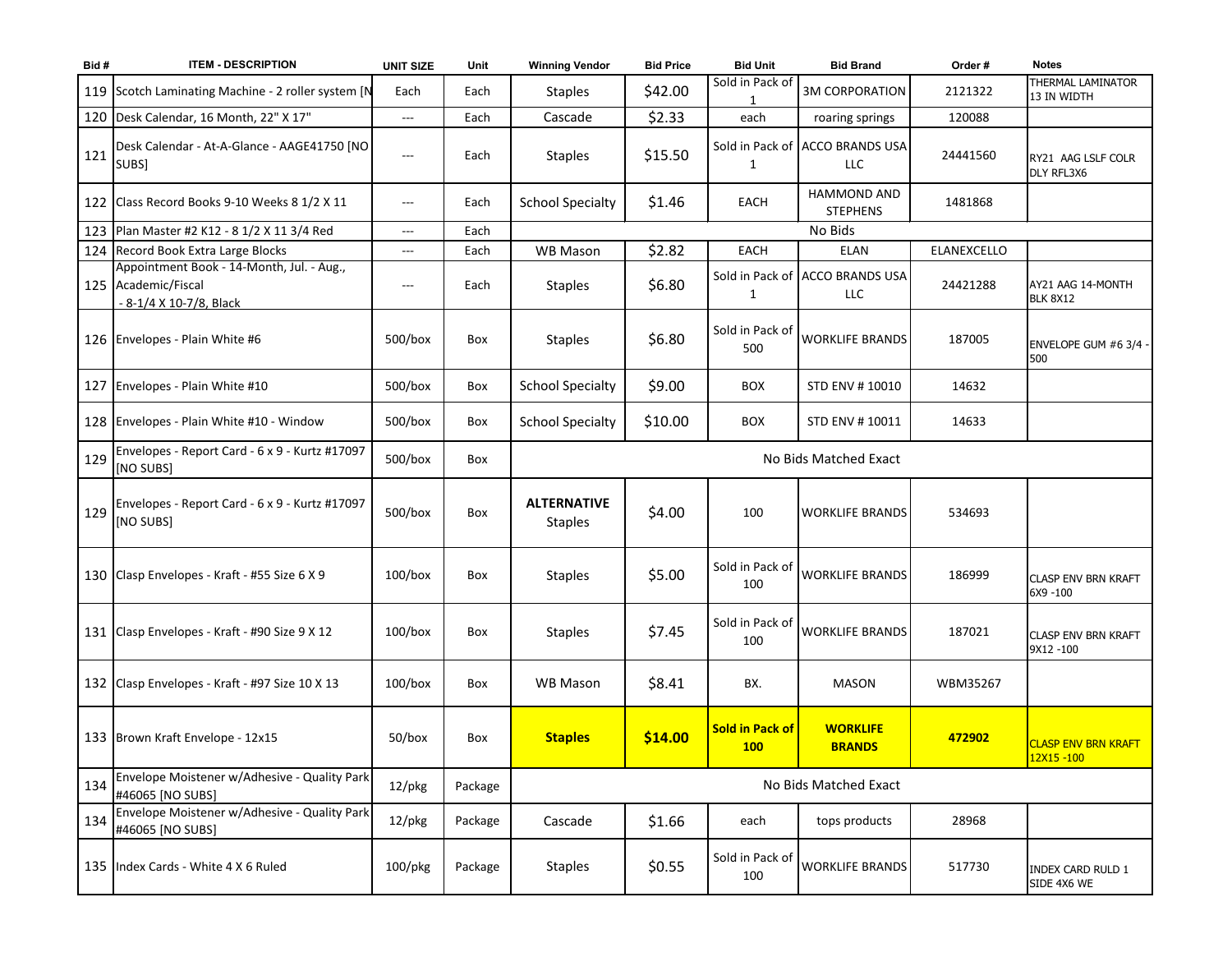| Bid # | <b>ITEM - DESCRIPTION</b>                                   | <b>UNIT SIZE</b>         | Unit    | <b>Winning Vendor</b>   | <b>Bid Price</b> | <b>Bid Unit</b>               | <b>Bid Brand</b>                 | Order#          | <b>Notes</b>                               |
|-------|-------------------------------------------------------------|--------------------------|---------|-------------------------|------------------|-------------------------------|----------------------------------|-----------------|--------------------------------------------|
|       | 136   Index Cards - White 4 X 6 Unruled                     | $100$ /pkg               | Package | <b>Staples</b>          | \$2.90           | <b>Sold in Pack of</b><br>500 | <b>WORKLIFE</b><br><b>BRANDS</b> | 233502          | <b>4X6 BLANK INDX CRD</b><br><b>500 CT</b> |
|       | 137 Index Cards - White 5 X 8 Ruled                         | $100$ /pkg               | Package | <b>School Specialty</b> | \$0.89           | PACK OF 100                   | <b>SCHOOL SMART</b>              | 088713          |                                            |
|       | 138   Index Cards - White 3 X 5 Ruled                       | $100$ /pkg               | Package | <b>School Specialty</b> | \$0.39           | PACK OF 100                   | <b>SCHOOL SMART</b>              | 088706          |                                            |
|       | 139 Index Cards - White 3 X 5 Unruled                       | $100$ /pkg               | Package | <b>Staples</b>          | \$1.85           | <b>Sold in Pack of</b><br>500 | <b>WORKLIFE</b><br><b>BRANDS</b> | 233593          | <b>3X5 BLANK INDX CRD</b><br><b>500 CT</b> |
| 140   | Index Cards - Assorted Bright Colors - 3 X 5 -<br>Ruled     | 100/pkg                  | Package | <b>Staples</b>          | \$1.75           | <b>Sold in Pack of</b><br>300 | <b>WORKLIFE</b><br><b>BRANDS</b> | 916330          | 3X5 LINED NEON 300 CT                      |
|       | 141 Sticky Notes - Yellow 1.5 X 3                           | ---                      | Dozen   | <b>WB Mason</b>         | \$0.91           | DOZ.                          | 3M                               | MMM6539YW       |                                            |
|       | 142 Sticky Notes - Yellow 3 X 3                             | $---$                    | Dozen   | <b>WB Mason</b>         | \$1.83           | DOZ.                          | 3M                               | MMM6549YW       |                                            |
|       | 143 Sticky Notes - Yellow 3 X 5                             | $---$                    | Dozen   | <b>Staples</b>          | \$2.70           | Sold in Pack of<br>12         | <b>3M CORPORATION</b>            | 105825          | STICKIES 3X5 REC YLW<br>12PK               |
|       | 144 Sticky Notes - Yellow Lined 3 X 5                       | $---$                    | Dozen   | Standard<br>Stationery  | \$4.38           | <b>DOZEN</b>                  | <b>BEAUTONE#</b><br>11401        | 2058            |                                            |
|       | 145 Sticky Notes - Assorted Colors 3x3                      | $---$                    | Dozen   | <b>WB Mason</b>         | \$1.98           | DOZ.                          | 3M                               | <b>MMM6549A</b> |                                            |
|       | 146 Sticky Pop Up Notes - (accordion style)                 | $\hspace{0.05cm} \ldots$ | Dozen   | <b>Staples</b>          | \$1.95           | Sold in Pack of<br>12         | <b>3M CORPORATION</b>            | 565438          | STICKIES 3X3 POP REC<br>YLW 12PK           |
|       | 147 Telephone Memo Pads                                     | $---$                    | Dozen   | <b>WB Mason</b>         | \$2.11           | DOZ.                          | UNIVERSAL                        | UNV48023        |                                            |
| 148   | Laminated Folder - Twin Pocket - Blue -<br>Oxford [#51705]  | 25/Box                   | Box     | <b>School Specialty</b> | \$13.38          | PACK OF 25                    | <b>OXFORD</b>                    | 1372196         |                                            |
| 149   | Laminated Folder - Twin Pocket - Red - Oxford<br>[#51705]   | 25/Box                   | Box     | <b>School Specialty</b> | \$13.38          | PACK OF 25                    | <b>OXFORD</b>                    | 1372198         |                                            |
| 150   | Laminated Folder - Twin Pocket - White -<br>Oxford [#51705] | 25/Box                   | Box     | <b>School Specialty</b> | \$13.38          | PACK OF 25                    | OXFORD                           | 029540          |                                            |
|       | 151   File Folders - PURPLE - Third Cut - Letter Size       | 100/BOX                  | Box     | <b>School Specialty</b> | \$5.72           | PACK OF 100                   | <b>SCHOOL SMART</b>              | 085105          |                                            |
|       | 152 File Folders Manila - Third Cut - Letter Size           | 100/BOX                  | Box     | <b>WB Mason</b>         | \$4.23           | BX.                           | MASON                            | WBM12113        |                                            |
| 153   | File Folders - Assorted Colors - Third Cut -<br>Letter Size | 100/BOX                  | Box     | <b>School Specialty</b> | \$5.59           | PACK OF 100                   | <b>SCHOOL SMART</b>              | 1475805         |                                            |
|       | 154   File Folders - BLUE - Universal [#UNV10501]           | 100/BOX                  | Box     | <b>School Specialty</b> | \$5.59           | PACK OF 100                   | <b>SCHOOL SMART</b>              | 015789          |                                            |
| 155   | File Folders - YELLOW - Universal<br>[#UNV10504]            | 100/BOX                  | Box     | <b>School Specialty</b> | \$5.59           | PACK OF 100                   | <b>SCHOOL SMART</b>              | 015795          |                                            |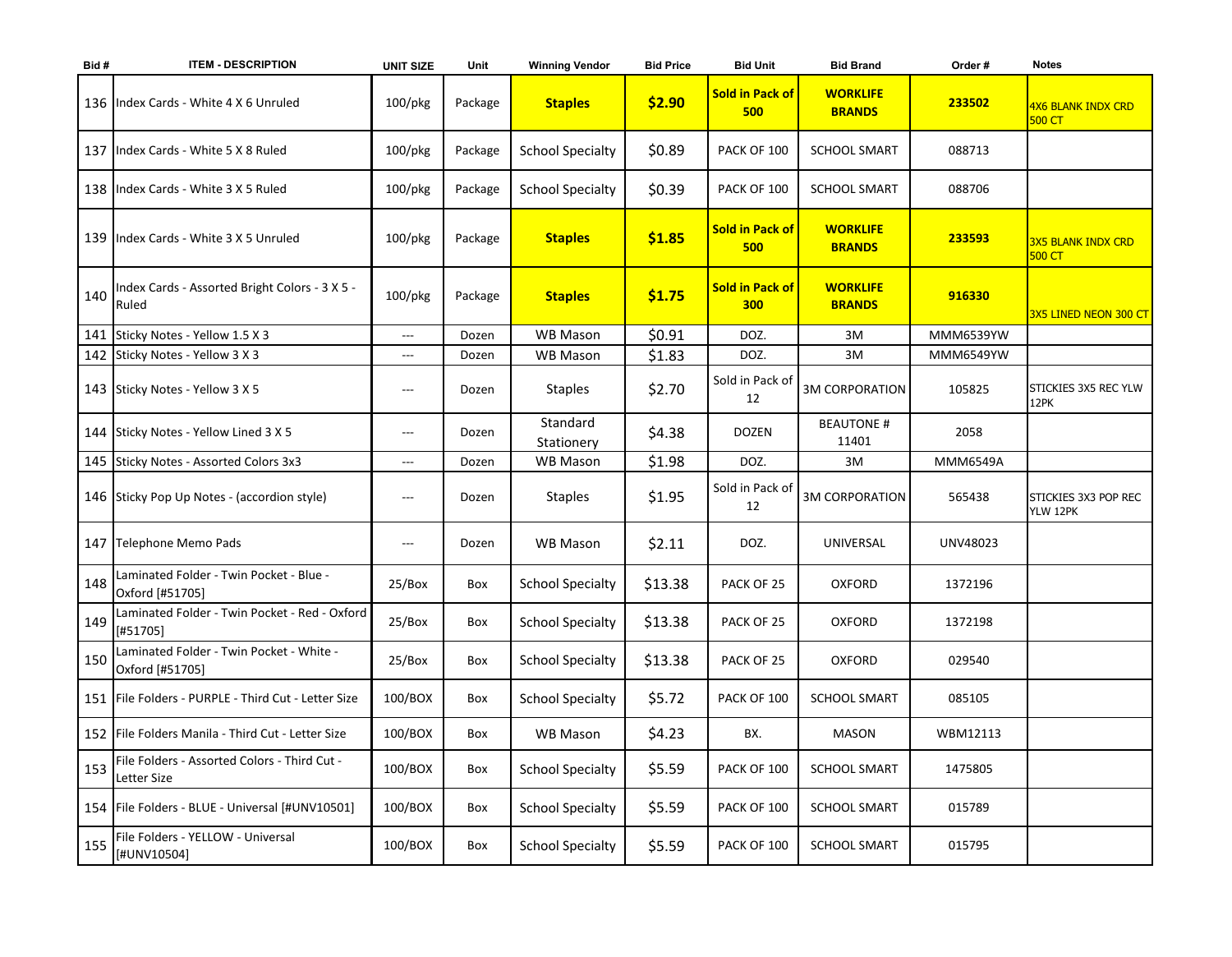| Bid# | <b>ITEM - DESCRIPTION</b>                                                         | <b>UNIT SIZE</b> | Unit    | <b>Winning Vendor</b>   | <b>Bid Price</b> | <b>Bid Unit</b>                    | <b>Bid Brand</b>                                     | Order#  | <b>Notes</b>                               |
|------|-----------------------------------------------------------------------------------|------------------|---------|-------------------------|------------------|------------------------------------|------------------------------------------------------|---------|--------------------------------------------|
|      | 156   File Folders - GREEN - Universal [#UNV10502]                                | 100/BOX          | Box     | <b>School Specialty</b> | \$5.59           | PACK OF 100                        | <b>SCHOOL SMART</b>                                  | 015798  |                                            |
|      | 157   File Folders - RED - Universal [#UNV10503]                                  | 100/BOX          | Box     | <b>School Specialty</b> | \$5.59           | PACK OF 100                        | <b>SCHOOL SMART</b>                                  | 015792  |                                            |
|      | 158 Hanging File Folders - 1/5 Letter Size - Green                                | 25/BOX           | Box     | <b>School Specialty</b> | \$3.59           | PACK OF 25                         | <b>SCHOOL SMART</b>                                  | 070311  |                                            |
| 159  | Penderflex SureHook reinforced hanging<br>folders - letter size - green           | Box              | Box     | <b>School Specialty</b> | \$16.35          | PACK OF 25                         | PENDAFLEX                                            | 022059  |                                            |
| 160  | Penderflex SureHook reinforced hanging<br>folders - letter size - assorted colors | Box              | Box     | <b>Staples</b>          | \$14.70          | <b>Sold in Pack of</b><br>20       | <b>TOPS PRODUCTS</b><br><b>LLC</b>                   | 784624  | <b>HANGTUFF BX BTM 2IN</b><br>ASST LTR20   |
| 161  | Penderflex SureHook reinforced hanging<br>folders - legal size - green            | Box              | Box     | <b>Staples</b>          | \$12.00          | <b>Sold in Pack of</b><br>20       | <b>TOPS PRODUCTS</b><br><b>LLC</b>                   | 784623  | <b>HANGTUFF BX BTM 2IN</b><br>GRN LTR 20   |
| 162  | Penderflex SureHook reinforced hanging<br>folders - legal size - assorted colors  | Box              | Box     | <b>Staples</b>          | \$11.00          | <b>Sold in Pack of</b><br>20       | <b>TOPS PRODUCTS</b><br><b>LLC</b>                   | 784605  | PFLEX SURHK 1/6 HFF<br>LGL ASST20          |
| 163  | C-Line Label Holders - self adhesive - top load -<br>#87607 - [NO SUBS]           | 50/Pack          | Pack    | <b>Staples</b>          | \$10.79          | Sold in Pack of<br>50 <sub>2</sub> | <b>C-LINE PRODUCTS</b><br>INC.                       | 2661435 | <b>HOLDER LBL HLDR 1 2X3</b><br><b>CLR</b> |
|      | 164 Labels, Address - [AVERY 5160] [NO SUBS]                                      | 3000/BOX         | Box     | National Art            | \$22.15          | <b>BOX</b>                         | AVERY                                                | 5160    |                                            |
|      | 165   Labels, [AVERY 5163] [NO SUBS]                                              | 1000/Box         | Box     | <b>Staples</b>          | \$20.30          | Sold 1000<br>labels per box        | <b>AVERY PRODUCTS</b><br>CORPORATION                 | 260273  | AVY LSR LBL 10UP 100-2<br>IX 4             |
|      | 166   Labels, [AVERY 5164] [NO SUBS]                                              | 100/BOX          | Box     | <b>Staples</b>          | \$20.30          | Sold 600 labels<br>per box         | <b>AVERY PRODUCTS</b><br><b>CORPORATION</b>          | 260265  | AVY LSR LBL 6UP 100-3<br>$1/3$ X 4         |
|      | 167   Labels, [AVERY 5167] [NO SUBS]                                              | 8000/Box         | Box     | <b>Staples</b>          | \$20.30          | <b>Sold 8000</b><br>labels per box | <b>AVERY PRODUCTS</b><br><b>CORPORATION</b>          | 771972  | AVY LSR LBL 80 UP 100<br><b>RTN ADD</b>    |
|      | 168   Labels, [AVERY 5168] [NO SUBS]                                              | 100/BOX          | Box     | <b>Staples</b>          | \$20.30          | Sold 400 labels<br>per box         | <b>AVERY PRODUCTS</b><br><b>CORPORATION</b>          | 859605  | AVY LSR LBL 4UP 100-3<br>1/2 X 5           |
|      | 169 Labels, [AVERY 5263] [NO SUBS]                                                | 25/pkg           | Package | <b>Staples</b>          | \$7.60           | per box                            | Sold 250 labels AVERY PRODUCTS<br><b>CORPORATION</b> | 771964  | AVY LSR LBL 10UP 25-2<br>X <sub>4</sub>    |
|      | 170   Labels, [AVERY 5353] [NO SUBS]                                              | $100/B$ ox       | Box     | <b>Staples</b>          | \$21.00          | Sold 100 labels<br>per box         | <b>AVERY PRODUCTS</b><br>CORPORATION                 | 404772  | AVY COPY LBL 1UP 100<br><b>FULL SHT</b>    |
|      | 171 Labels, [AVERY 5366] [NO SUBS]                                                | 1500/Box         | Box     | <b>Staples</b>          | \$20.30          | Sold 1500<br>labels per box        | <b>AVERY PRODUCTS</b><br>CORPORATION                 | 465930  | AVY INK/LSR 30UP 50<br><b>FILE FLDR</b>    |
|      | 172 Labels, [AVERY 8293] [NO SUBS]                                                | 400/Box          | Box     | <b>Staples</b>          | \$8.00           | Sold 400 labels<br>per box         | <b>AVERY PRODUCTS</b><br><b>CORPORATION</b>          | 437190  | AVY INK LBL 20UP 20-1<br>$1/2$ RND         |
| 173  | Brother P-Touch [TZE-2311] Black on White<br>[NO SUBS]                            | Each             | Each    | <b>Staples</b>          | \$10.00          | Sold in pack of<br>1               | <b>BROTHER</b><br>INTERNATIONAL<br>CORP.             | 917860  | P-TOUCH TAPE 1/2IN<br><b>BLK/WHT</b>       |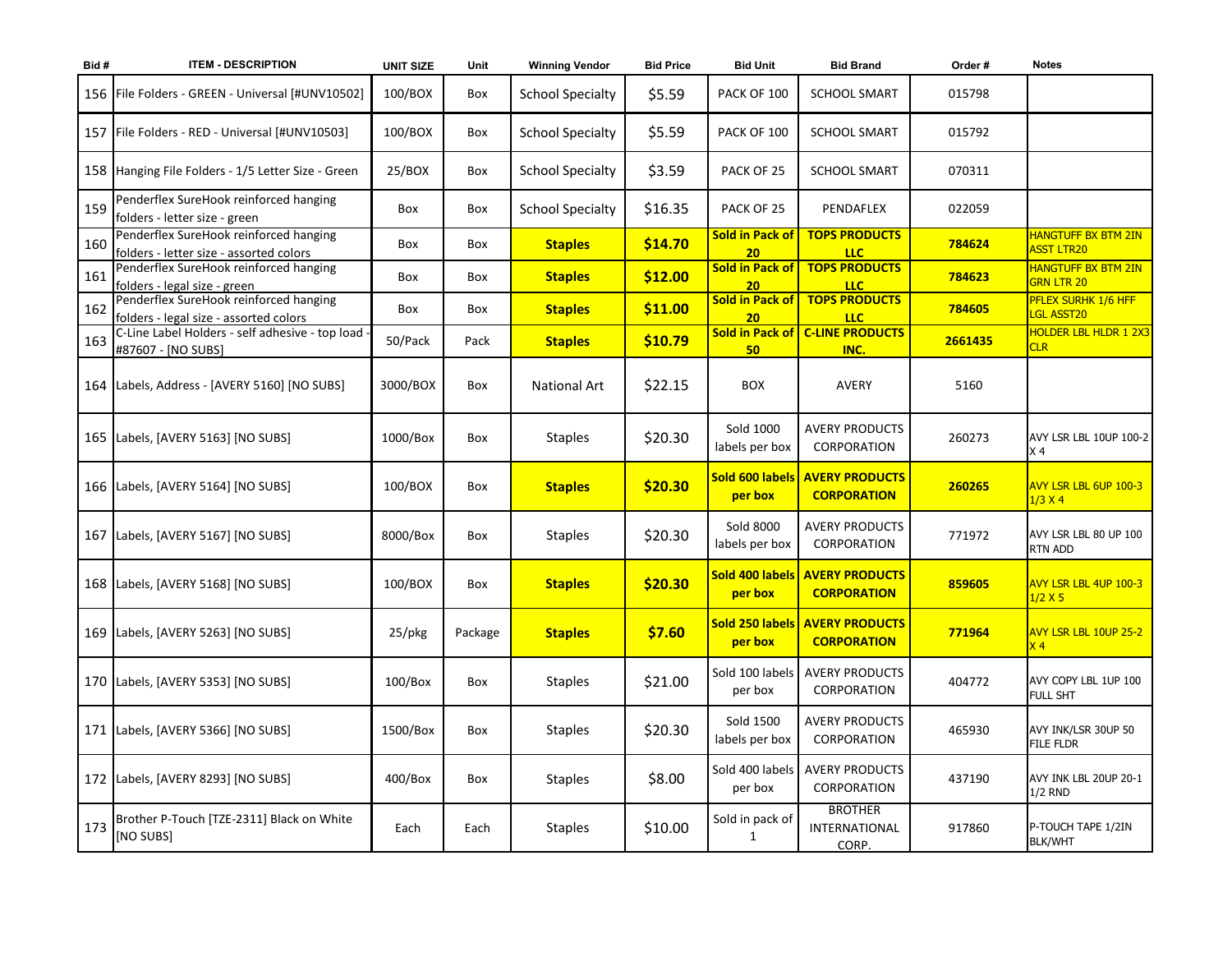| Bid# | <b>ITEM - DESCRIPTION</b>                                                            | <b>UNIT SIZE</b>       | Unit    | <b>Winning Vendor</b>   | <b>Bid Price</b> | <b>Bid Unit</b>                 | <b>Bid Brand</b>                            | Order#                                                                                   | <b>Notes</b>                                   |
|------|--------------------------------------------------------------------------------------|------------------------|---------|-------------------------|------------------|---------------------------------|---------------------------------------------|------------------------------------------------------------------------------------------|------------------------------------------------|
|      | 174   Brother P-Touch Label Machine                                                  | Each                   | Each    | <b>Staples</b>          | \$23.49          | Sold in pack of<br>1            | <b>BROTHER</b><br>INTERNATIONAL<br>CORP.    | 2442287                                                                                  | RPTD210 PTCH TZE-<br>12MM LABELER              |
|      | 175   Dymo Label Writer 450 Machine                                                  | Each                   | Each    | <b>Staples</b>          | \$89.00          | Sold in pack of                 | SANFORD, L.P.                               | 797806                                                                                   | LW450 LABELWRITER                              |
| 176  | Address Labels, Dymo - #DYM30251 [NO<br>SUBS]                                        | Roll                   | Roll    | <b>Staples</b>          | \$6.00           | Sold in roll of<br>260          | <b>SANFORD, L.P.</b>                        | 385581                                                                                   | LABEL ADDRESS WHT 2<br>ROLLS/130               |
|      | 177   Pocket Folders Duo – Assorted                                                  | 25/Box                 | Box     | <b>School Specialty</b> | \$3.21           | PACK OF 25                      | <b>SCHOOL SMART</b>                         | 084900                                                                                   |                                                |
|      | 178 Pocket Folders Duo Blue                                                          | 25/Box                 | Box     | <b>Staples</b>          | \$2.92           | Sold in box of<br>25            | <b>TOPS PRODUCTS</b><br>LLC                 | 578546                                                                                   | <b>SG TWIN POCKET</b><br>FOLDER DK BLUE        |
|      | 179 Pocket Folders Duo Red                                                           | 25/Box                 | Box     | <b>Staples</b>          | \$2.92           | Sold in box of<br>25            | <b>TOPS PRODUCTS</b><br>LLC                 | 578484                                                                                   | <b>SG TWIN POCKET</b><br><b>FOLDER RED</b>     |
|      | 180 Pocket Folders Duo Yellow                                                        | 25/Box                 | Box     | <b>School Specialty</b> | \$2.60           | PACK OF 25                      | <b>SCHOOL SMART</b>                         | 084897                                                                                   |                                                |
|      | 181 Pocket Folders Duo Green                                                         | 25/Box                 | Box     | <b>Staples</b>          | \$2.92           | Sold in box of<br>25            | <b>TOPS PRODUCTS</b><br>LLC                 | 578488                                                                                   | <b>SG TWIN POCKET</b><br><b>FOLDER GREEN</b>   |
|      | 182 Half Clipboard - foldable                                                        | $---$                  | Each    | <b>Staples</b>          | \$4.50           | $\mathbf{1}$                    | <b>WORKLIFE BRANDS</b>                      | 741144                                                                                   | <b>STORAGE CLIPBOARD</b><br><b>GOOD GRAY</b>   |
|      | 183 Half Binder - 2 or 3 rings                                                       | $---$                  | Each    | <b>Staples</b>          | \$0.91           | Sold in pack of<br>1            | <b>WORKLIFE BRANDS</b>                      | 962071                                                                                   | <b>BINDER BETTER MICRO</b><br><b>BLUE</b>      |
|      | 184   1" Binders W/ Plastic Insert Window On Front                                   | White                  | Each    | Cascade                 | \$1.08           | each                            | cascade                                     | 170371                                                                                   |                                                |
| 185  | 11/2" Binders W/ Plastic Insert Window On<br>Front                                   | White                  | Each    | <b>School Specialty</b> | \$1.30           | EACH                            | <b>SCHOOL SMART</b>                         | 086391                                                                                   |                                                |
|      | 186 11/2" Three Ring Binder                                                          | <b>BLACK</b>           | Each    | Cascade                 | \$1.20           | each                            | cascade                                     | 5470                                                                                     |                                                |
| 187  | Binder, Standard 3 Ring Vinyl - 1/2 Inch, 8 1/2<br>X 11                              | <b>BLACK</b>           | Each    | <b>School Specialty</b> | \$1.07           | EACH                            | <b>SCHOOL SMART</b>                         | 086352                                                                                   |                                                |
|      | Binder, Standard 3 Ring Vinyl - One Inch, 8 1/2<br>188 X 11 -<br>State Color On P.O. |                        | Each    | Cascade                 | \$0.98           | each                            | cascade                                     | 118889 Black<br>118892 Red<br>003916 White<br>118891 Blue<br>118893 Green<br>012232 Gray |                                                |
|      | 189 Binder 2" with plastic front insert                                              | $---$                  | Each    | <b>School Specialty</b> | \$1.55           | EACH                            | <b>SCHOOL SMART</b>                         | 086395                                                                                   |                                                |
|      | Binder, Standard 3 Ring Vinyl - Two Inch, 8 1/2<br>190 X 11 -<br>State Color On P.O. | $\qquad \qquad - -$    | Each    | <b>School Specialty</b> | \$1.44           | EACH                            | <b>SCHOOL SMART</b>                         | 086371                                                                                   |                                                |
|      | 191 Binders 3" with plastic front insert                                             | $---$                  | Each    | Cascade                 | \$2.10           | each                            | cascade                                     | 14457                                                                                    |                                                |
| 192  | Binder, Standard 3 Ring Vinyl - Three Inch, 8<br>$1/2$ X 11                          | <b>BLACK</b>           | Each    | Cascade                 | \$2.10           | each                            | cascade                                     | 149919                                                                                   |                                                |
| 193  | Binder, Standard 3 Ring Vinyl - Fourt Inch, 8<br>1/2 X 12                            | <b>BLACK</b>           | Each    | <b>Staples</b>          | \$4.00           | Sold in pack of<br>$\mathbf{1}$ | <b>AVERY PRODUCTS</b><br>CORPORATION        | 976181                                                                                   | STPLS STAN VIEW BNDR<br>4IN BLK                |
|      | 194 Binder Dividers - A To Z                                                         | $\qquad \qquad \cdots$ | Package | <b>Staples</b>          | \$0.99           | Sold in pack of<br>$\mathbf{1}$ | <b>AVERY PRODUCTS</b><br><b>CORPORATION</b> | 483305                                                                                   | <b>TAB DIVID PREPRINT</b><br><b>EXC A-Z BK</b> |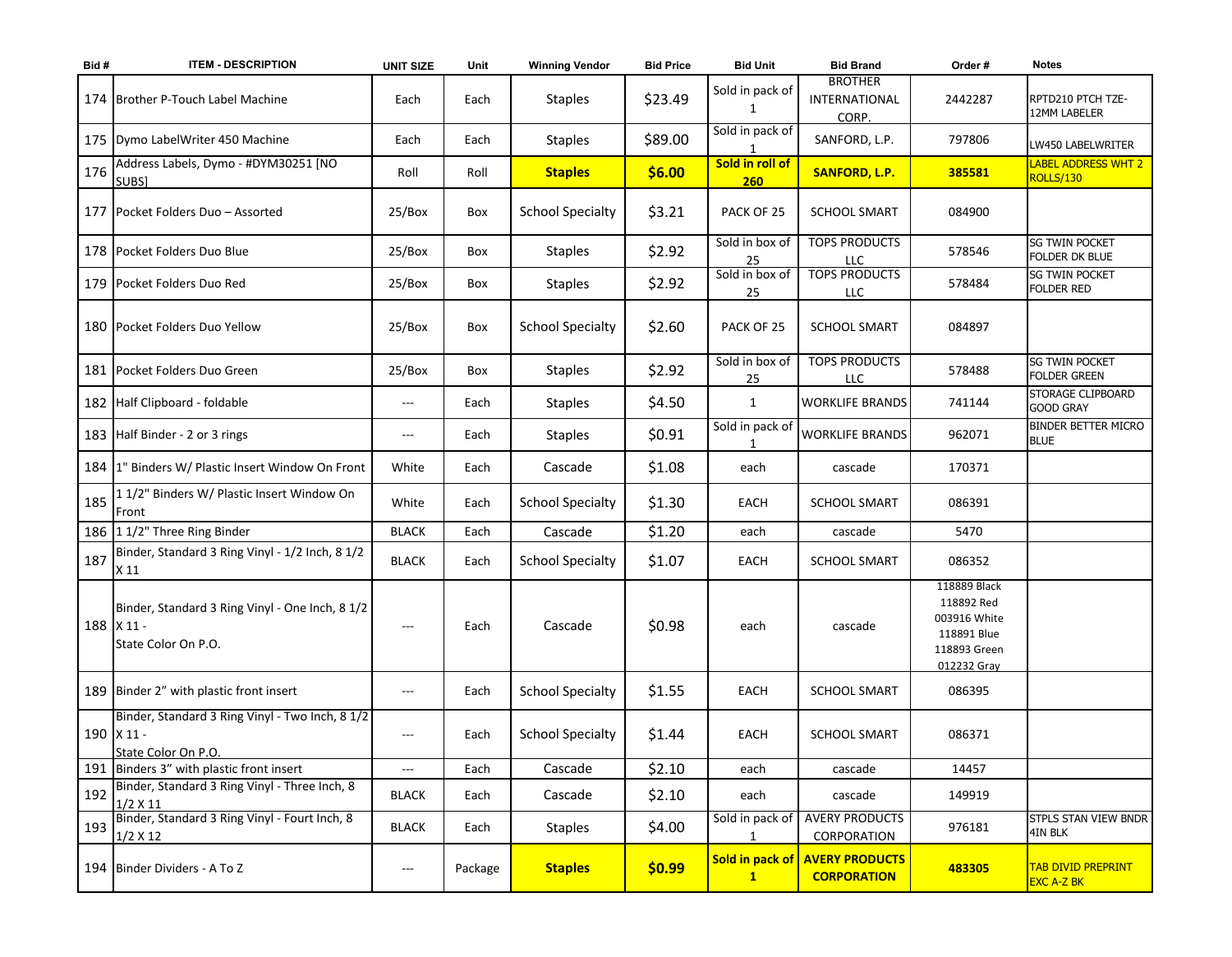| Bid# | <b>ITEM - DESCRIPTION</b>                                        | <b>UNIT SIZE</b>    | Unit    | <b>Winning Vendor</b>   | <b>Bid Price</b> | <b>Bid Unit</b>                 | <b>Bid Brand</b>                                    | Order #  | <b>Notes</b>                             |
|------|------------------------------------------------------------------|---------------------|---------|-------------------------|------------------|---------------------------------|-----------------------------------------------------|----------|------------------------------------------|
|      | 195 Binder Dividers - Numbered 1-25                              | Box                 | Box     | <b>Staples</b>          | \$1.59           | Sold in pack of<br>$\mathbf{1}$ | <b>AVERY PRODUCTS</b><br><b>CORPORATION</b>         | 483313   | <b>TAB DIVID PREPRNT</b><br>LTHR 1-31-BK |
|      | 196   Binder Dividers - Insertable - Colored Tab                 | 5 TAB SET           | Package | Standard<br>Stationery  | \$0.24           | 5/SET                           | STANDARD #5A                                        | 11483    |                                          |
| 197  | Binder Dividers - 5 Tab - Avery - [#AVE11110]<br>[NO SUBS]       | 5 TAB SET           | Package | <b>Staples</b>          | \$0.35           | Sold in 1 pack<br>of 5 tabs     | <b>AVERY PRODUCTS</b><br>CORPORATION                | 668484   | TAB DIVID 5 TAB INDX<br><b>INSRT CL</b>  |
| 198  | Binder Dividers - 8 Tab - Avery - [#AVE11111]<br>[NO SUBS]       | 8 TAB SET           | Package | <b>Staples</b>          | \$0.55           | Sold in 1 pack<br>of 8 tabs     | <b>AVERY PRODUCTS</b><br>CORPORATION                | 668485   | TAB DIVID 8TAB INDX<br><b>INSRT CLRD</b> |
|      | 199 Binding Combs 5/8"                                           | $100/b$ ox          | Box     | Cascade                 | \$6.39           | $100/b$ ox                      | hop industries                                      | 22108    |                                          |
|      | 200 Binding Combs 1"                                             | $100/b$ ox          | Box     | <b>School Specialty</b> | \$22.08          | PACK OF 100                     | SPARCO                                              | 1314229  |                                          |
| 201  | DYMO self-adhesive file folder labels (30277)<br>[NO SUBS]       | $9/16$ by 3<br>7/16 | Pkg.    | WB Mason                | \$7.88           | PKG.                            | <b>DYMO</b>                                         | DYM30277 |                                          |
|      | 202 DYMO self-adhesive address labels (30572) [NO 1 1/8 x 3 1/2] |                     | Pkg.    | <b>School Specialty</b> | \$16.99          | PACK OF 2                       | <b>DYMO</b>                                         | 1480381  |                                          |
|      | 203 5 Tab Binder Dividers                                        | 5 TAB SET           | Package | Standard<br>Stationery  | \$0.24           | 5/SET                           | STANDARD #5C                                        | 11482    |                                          |
|      | 204 Sheet Protectors - Top Loading                               | 100/BOX             | Box     | Standard<br>Stationery  | \$3.26           | 100/BOX                         | STANDARD #<br>42294                                 | 10120    |                                          |
|      | 205 Binder Clip - 2"W - 1" Capacity - Large                      | 12/BOX              | Box     | <b>School Specialty</b> | \$0.92           | PACK OF 12                      | <b>SCHOOL SMART</b>                                 | 032403   |                                          |
|      | 206 Binder Clip - 1 1/4"W - 5/8" Capacity - Med                  | 24/BOX              | Box     | Standard<br>Stationery  | \$0.43           | 12/BOX                          | <b>GENERAL # BC-50</b>                              | 514      |                                          |
|      | 207 Binder Clip - 3/4"W - 3/8" Capacity - Small                  | 40/BOX              | Box     | <b>School Specialty</b> | \$0.18           | PACK OF 12                      | <b>SCHOOL SMART</b>                                 | 032397   |                                          |
| 208  | Stikki Clips (E-Z Up Clips) - reusable paper<br>holders          | 20/Box              | Box     | Standard<br>Stationery  | \$2.22           | 20/BOX                          | RESTIC CLIP RSC20                                   | 12517    |                                          |
|      | 209   Metal Book Rings, ACCO 72202 - 1" Diameter                 | 100/BOX             | Box     | <b>School Specialty</b> | \$2.87           | PACK OF 100                     | <b>SCHOOL SMART</b>                                 | 036975   |                                          |
| 210  | Brass Fasteners - 1/2" - Kurtz #11426 [NO<br>SUBS]               | 100/BOX             | Box     | Standard<br>Stationery  | \$0.42           | 100/BOX                         | <b>GENERAL #2</b>                                   | 1260     |                                          |
|      | 211   Brass Fasteners - 1"                                       | 100/BOX             | Box     | Standard<br>Stationery  | \$0.56           | 100/BOX                         | <b>GENERAL#4</b>                                    | 1262     |                                          |
|      | 212 Brass Fasteners - 2"                                         | 100/BOX             | Box     | Standard<br>Stationery  | \$0.97           | 100/BOX                         | GENERAL #6                                          | 1264     |                                          |
|      | 213 Thumb Tacks                                                  | 100/BOX             | Box     | Standard<br>Stationery  | \$0.19           | 100/BOX                         | <b>GENERAL # TT-2</b>                               | 1309     |                                          |
|      | 214 Paper Clips - #1 Gem - Smooth - (100 per box -               | ---                 | Box     | <b>Staples</b>          | \$1.40           | <b>1000</b>                     | Sold as Pack of GENERAL BINDING<br><b>CORP ACCO</b> | 472480   | <b>STAPLES #1 PPR CLP</b><br>1000CT      |
|      | 215   Paper Clips - Jumbo - Smooth - (100 per box - 1            | ---                 | Box     | <b>Staples</b>          | \$2.95           | <b>1000</b>                     | Sold as Pack of GENERAL BINDING<br><b>CORP ACCO</b> | 472506   | <b>STAPLES JMB PPR CLP</b><br>1000CT     |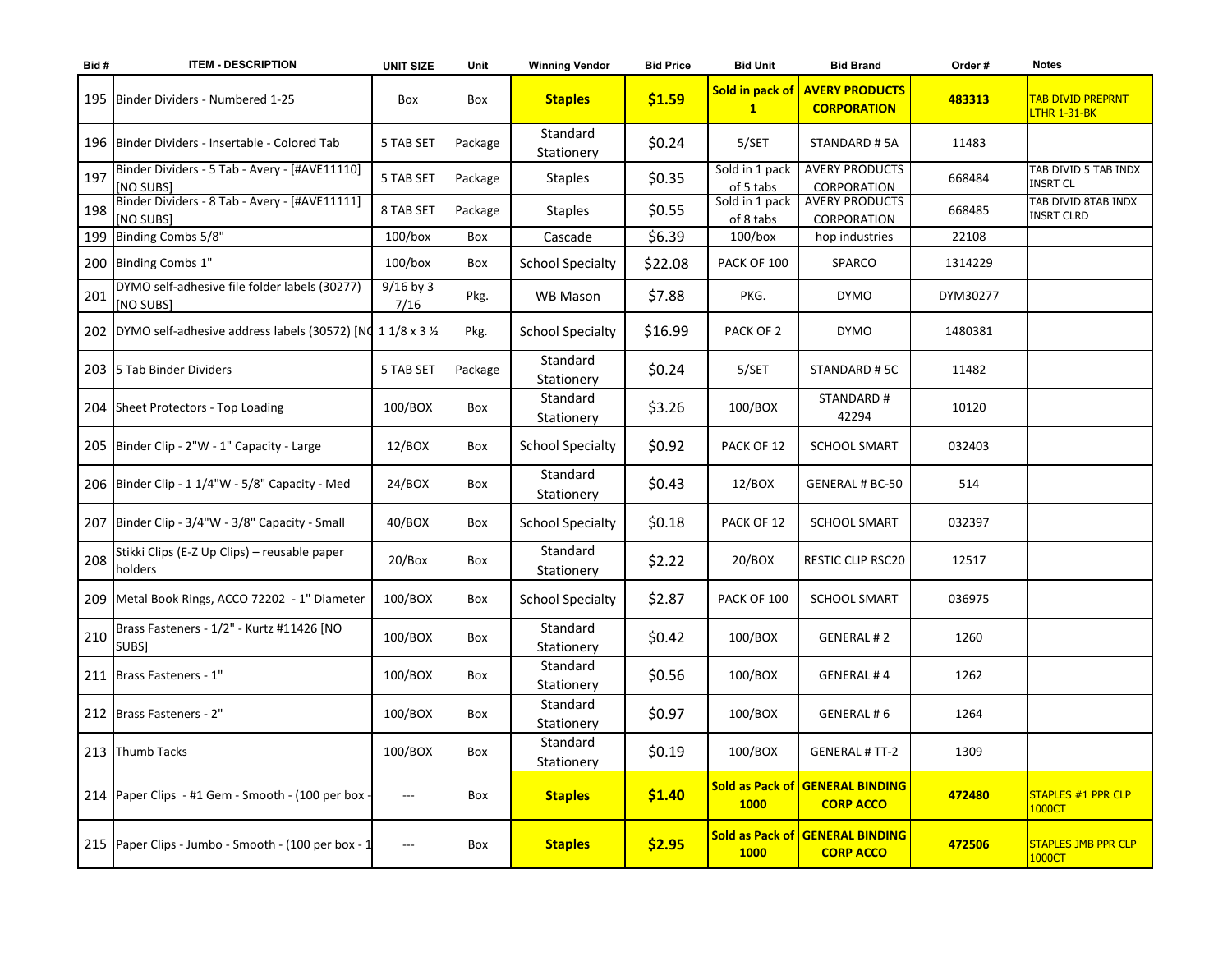| Bid# | <b>ITEM - DESCRIPTION</b>                                     | <b>UNIT SIZE</b>       | Unit | <b>Winning Vendor</b>   | <b>Bid Price</b> | <b>Bid Unit</b>        | <b>Bid Brand</b>                                      | Order #  | <b>Notes</b>                                    |
|------|---------------------------------------------------------------|------------------------|------|-------------------------|------------------|------------------------|-------------------------------------------------------|----------|-------------------------------------------------|
|      | 216 Rubber Bands 1/4 Lb Asst.                                 | $---$                  | Box  | Standard<br>Stationery  | \$0.52           | 1/4 LB PKG.            | GENERAL #54                                           | 3700     |                                                 |
|      | 217 Staple Remover - Claw                                     | $---$                  | Each | Standard<br>Stationery  | \$0.22           | EACH                   | STANDARDS 32002                                       | 1287     |                                                 |
|      | 218 Stapler                                                   | ---                    | Each | <b>School Specialty</b> | \$1.44           | EACH                   | <b>SCHOOL SMART</b>                                   | 038178   |                                                 |
|      | 219 Heavy Dudty Stapler                                       | $---$                  | Each | Standard<br>Stationery  | \$6.74           | EACH                   | <b>STANDARDS#</b><br>13HD                             | 13592    |                                                 |
|      | 220 Staples - Standard                                        | 5000/BOX               | Box  | Standard<br>Stationery  | \$0.47           | 5000/BOX               | <b>STANDARDS # STBC</b>                               | 70635    |                                                 |
|      | 221 Staples - Standard - Chisel Point - 1/4"                  | 5000/BOX               | Box  | Standard<br>Stationery  | \$0.47           | 5000/BOX               | <b>STANDARDS # STBC</b>                               | 7065     |                                                 |
| 222  | Kid Scissors - 5" Pointed - Assorted - Westcott<br>[NO SUBS]  | 4/Pack                 | Pack | <b>School Specialty</b> | \$0.64           | <b>EACH</b>            | <b>WESTCOTT</b>                                       | 1464910  |                                                 |
|      | 223   Kid Scissors - 5" Pointed - Fiskars - [NO SUBS]         | Each                   | Each | <b>National Art</b>     | \$0.53           | EA                     | <b>FISKARS</b>                                        | 105580   |                                                 |
|      | 224 Scissors - Clip Point - 5"                                | $---$                  | Each | <b>Staples</b>          | \$0.39           | Sold as a pack<br>of 1 | <b>WORKLIFE BRANDS</b>                                | 24380520 | tr 5In Scissor PNT TP<br><b>KIDS GRN</b>        |
|      | 225 Scissors - For Kids Blunt Cut                             | $---$                  | Each | Standard<br>Stationery  | \$0.24           | EACH                   | GENERAL # E-9416                                      | 13732    |                                                 |
|      | 226 Scissors - Blunt - 5" - Fiskars                           | $\qquad \qquad \cdots$ | Each | Standard<br>Stationery  | \$0.24           | EACH                   | GENERAL # E 9416                                      | 13732    |                                                 |
|      | 227 Scissors - Blunt - 8" - Fiskars                           | $---$                  | Each | <b>Staples</b>          | \$1.50           | Sold as a pack<br>of 1 | <b>WORKLIFE BRANDS</b>                                | 1684942  | 8 INCH SCISSORS NAVY                            |
|      | 228 Scissors - 8"                                             | $---$                  | Each | Standard<br>Stationery  | \$0.46           | EACH                   | EDGE # E-2000                                         | 13693    |                                                 |
| 229  | Scissors - 8" Straight - Fiskars [#FSK01004761j]<br>[NO SUBS] | $\qquad \qquad \cdots$ | Each | Cascade                 | \$1.88           | each                   | fiskars                                               | 30008    |                                                 |
|      | 230 3 Hole Paper Punch - Manual - Counter Use/Siz             | $\qquad \qquad - -$    | Each | Standard<br>Stationery  | \$3.28           | EACH                   | Standards #3-1                                        | 5423     |                                                 |
|      | 231 Calculator paper rolls                                    | $2-1/4X$<br>150ft.     | roll | <b>Staples</b>          | \$0.25           | Sold as a pack<br>of 1 | <b>TST/IMPRESO, INC</b>                               | 531178   | ADD ROLL 1RL 2.25 X<br>150 <sub>2</sub>         |
| 232  | Metal rim round key tags, white, 1 % inch<br>diameter         | 50/pack                | pack | <b>Staples</b>          | \$3.39           | of 50                  | Sold as a pack   AVERY PRODUCTS<br><b>CORPORATION</b> | 2661313  | AVERY 1-1/4 DIAMETER<br><b>METAL RIM</b>        |
| 233  | Handheld Calculators (Approx. 4x5) Basic<br>Function          | ---                    | Each | Cascade                 | \$0.97           | each                   | cascade                                               | 120125   |                                                 |
|      | 234   Ruler - Plastic Metric - 1/16 Inch                      | $---$                  | Each | Standard<br>Stationery  | \$0.11           | EACH                   | STANDARD 16220-<br>$\mathsf{C}$                       | 1279     |                                                 |
|      | 235 Tape - Doubdle Sided - 1/2 x 500 in                       | $---$                  | Each | <b>Staples</b>          | \$1.63           | Each                   | <b>3M CORPORATION</b>                                 | 504829   | <b>SCOTCH DBLSIDED</b><br><b>SINGLE 47X450I</b> |
|      | 236 Tape - Cellophane - 1/2 X 1296 - 1inch Core               | $---$                  | Each | Standard<br>Stationery  | \$0.27           | EACH                   | <b>TAPE MATE # 5000</b>                               | 13110    |                                                 |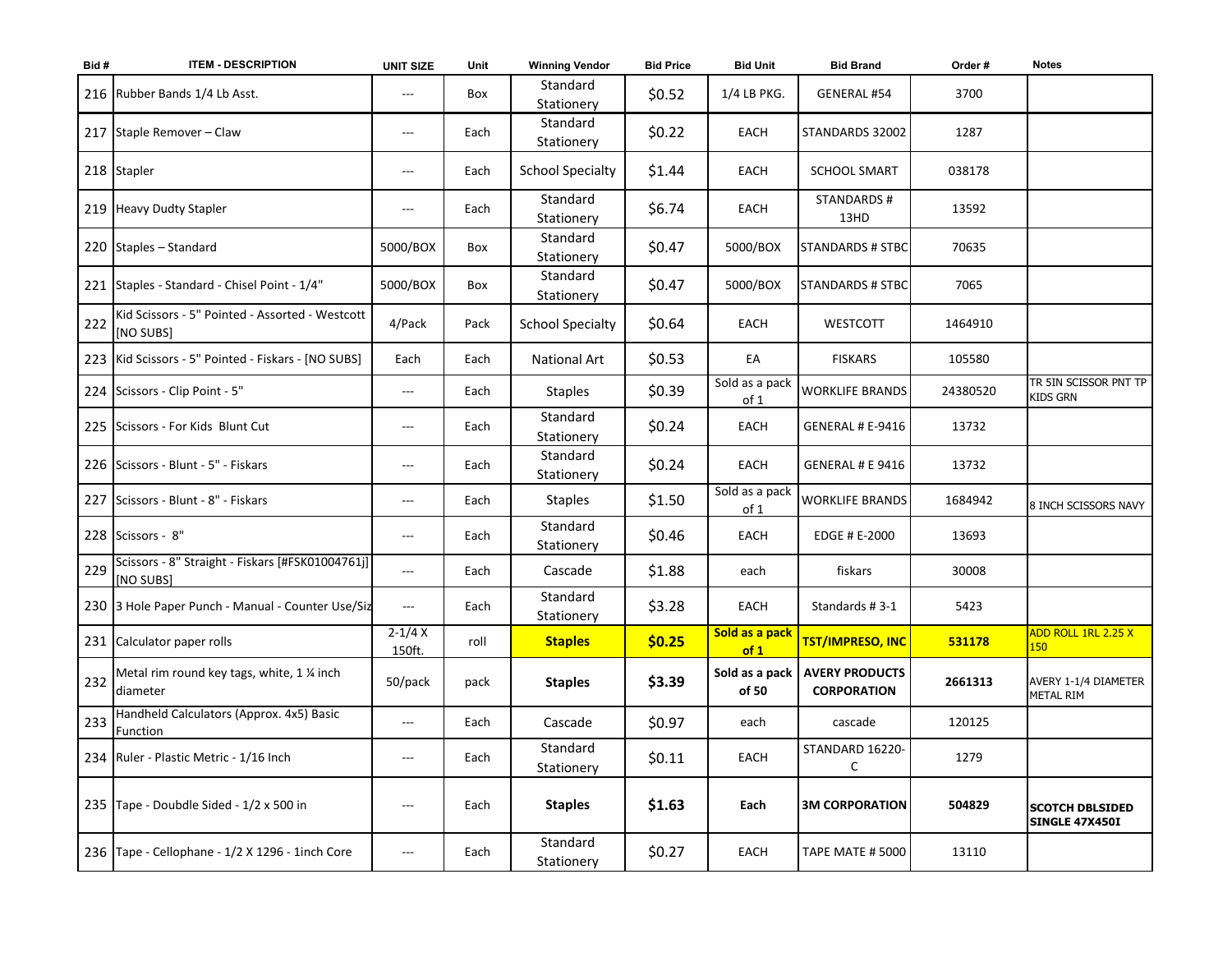| Bid#       | <b>ITEM - DESCRIPTION</b>                                                  | <b>UNIT SIZE</b>                         | Unit | <b>Winning Vendor</b>         | <b>Bid Price</b> | <b>Bid Unit</b>             | <b>Bid Brand</b>                      | Order#      | <b>Notes</b>                                                   |
|------------|----------------------------------------------------------------------------|------------------------------------------|------|-------------------------------|------------------|-----------------------------|---------------------------------------|-------------|----------------------------------------------------------------|
| 237        | Tape - Cellophane - 3/4 X 1296 - 1 Inch Core                               | $---$                                    | Each | Standard<br>Stationery        | \$0.37           | EACH                        | <b>TAPE MATE # 5100</b>               | 13111       |                                                                |
|            | Invisable Tape - .75"x36 yards - School Smart<br>238 #1354292<br>[NO SUBS] | 12/Pack                                  | Pack | <b>School Specialty</b>       | \$12.12          | PACK OF 12                  | <b>SCHOOL SMART</b>                   | 1354242     |                                                                |
|            | 239 Tape 3/4" - Clear - Transparent                                        | 6/Pack                                   | Pack | <b>Staples</b>                | \$6.54           | Sold as pack of<br>6        | <b>WORKLIFE</b><br><b>BRANDS</b>      | 483535      |                                                                |
| 240        | Scotch Magic Tape 3/4" x 1000"<br>[#MMM810P10K] [NO SUBS]                  | 10/Pack                                  | Pack | <b>National Art</b>           | \$15.30          | <b>PACK</b>                 | 3M                                    | 810-34-10PK |                                                                |
|            | 241 Tape Dispenser                                                         | $\hspace{0.05cm} \ldots$                 | Each | <b>School Specialty</b>       | \$0.78           | EACH                        | <b>SCHOOL SMART</b>                   | 040617      |                                                                |
|            | 242 Masking Tape - 1/2 Inch X 60 Yards                                     | $---$                                    | Each | Standard<br>Stationery        | \$0.44           | EACH                        | EDGE # E-83-1/2                       | 12524       |                                                                |
| 243        | Masking Tape - Double Sided - 1/2 Inch X 60<br>Yards                       | $---$                                    | Each | <b>School Specialty</b>       | \$7.98           | EACH                        | <b>SCOTCH</b>                         | 1457945     |                                                                |
|            | 244 Masking Tape - 3/4 Inch X 60 Yards                                     | $\hspace{0.05cm} \ldots$                 | Each | <b>WB Mason</b>               | \$0.74           | <b>EACH</b>                 | 3M                                    | MMM260018A  |                                                                |
|            | 245 Masking Tape - 1 Inch X 60 Yards                                       | ---                                      | Each | Cascade                       | \$0.85           | each                        | cascade                               | 123192      |                                                                |
|            | 246 Masking Tape - 2 Inch X 60 Yards                                       | $\hspace{0.05cm} \ldots$                 | Each | Cascade                       | \$1.55           | each                        | cascade                               | 123193      |                                                                |
|            | 247 Shipping Tape - 2" -                                                   | $\hspace{0.05cm} \ldots \hspace{0.05cm}$ | Each | staddard<br><b>StatioRery</b> | \$0.55           | EACH                        | <b>CLEAR STICK PP255</b>              | 11525       |                                                                |
|            | 248 Painter/Low Tack Tape - 2"                                             | Roll                                     | Each | <b>Staples</b>                | \$5.95           | 1 Roll                      | <b>DECKER TAPE</b><br><b>PRODUCTS</b> | 691967      | <b>BLUE PAINTERS</b><br>MASKINGTAPE 2X60                       |
|            | Magnetic Tape - 3/4"x25' w/tape dispenser -                                | $\overline{\phantom{a}}$                 |      |                               |                  | <b>Sold as Pack of</b>      | <b>EDUCATOR'S</b>                     |             | MAGNET TAPE 3/4 X 25                                           |
| 249        | Dowling [#90052]                                                           |                                          | Each | <b>Staples</b>                | \$15.42          | $\overline{\mathbf{3}}$     | <b>RESOURCE</b>                       | 872949      | <b>ADHESIVE</b>                                                |
| 250        | Hot Glue Gun - Mini<br>[Vendor state glue size for glue gun]               | $---$                                    | Each | Cascade                       | \$2.41           | each                        | elmers/surebonder                     | 169923      |                                                                |
| 251        | Hot Glue Sticks - Mini<br>[Vendor state glue size to match item above]     | --                                       | Each | <b>Staples</b>                | \$16.53          | <b>Sold as Pack of</b><br>6 | <b>EDUCATOR'S</b><br><b>RESOURCE</b>  | 884049      | <b>GLUE STICKS REFILL</b><br><b>PACK</b>                       |
| $252$ Glue |                                                                            | 4 OZ.                                    | Each | Standard<br>Stationery        | \$0.31           | 4 OZ.                       | STANDARD #4WA                         | 8388        |                                                                |
| 253 Glue   |                                                                            | 8 OZ.                                    | Each | <b>Staples</b>                | \$0.65           | Sold as pack of<br>1        | <b>WORKLIFE BRANDS</b>                | 886372      | GLUE SCHOOL 7.625 OZ                                           |
|            | 254 Glue Stick                                                             | .28 oz                                   | Each | Standard<br>Stationery        | \$0.10           | .32 OZ                      | WELLGO # ES-32                        | 10777       |                                                                |
|            | 255 Glue Stick                                                             | 1.3 oz                                   | Each | Standard<br>Stationery        | \$0.24           | 1.30Z                       | <b>WELLGO # ES-1.30</b>               | 10779       |                                                                |
| 256        | Elmers Washable All Purpose School Glue<br>Sticks (.21 oz)                 | $30$ /pk                                 | Pack | Standard<br>Stationery        | \$2.90           | 30/PK                       | WELLGO # ES-32                        | 8409        |                                                                |
| 257        | Elmers Washable All Purpose School Glue<br>Sticks (.24 oz)                 | $30$ /pk                                 | Pack | Standard<br>Stationery        | \$2.90           | 30/PK                       | WELLGO # ES-32                        | 8409        |                                                                |
|            | 258 Correction Fluid - White                                               | $\hspace{0.05cm} \ldots$                 | Each | <b>Staples</b>                | \$0.39           | Sold as pack of             | <b>BIC CORPORATION</b>                | 521906      | <b>CORRECT FLUID FOR</b><br>ALL 20ML WE<br>FLUID CORR COVER-IT |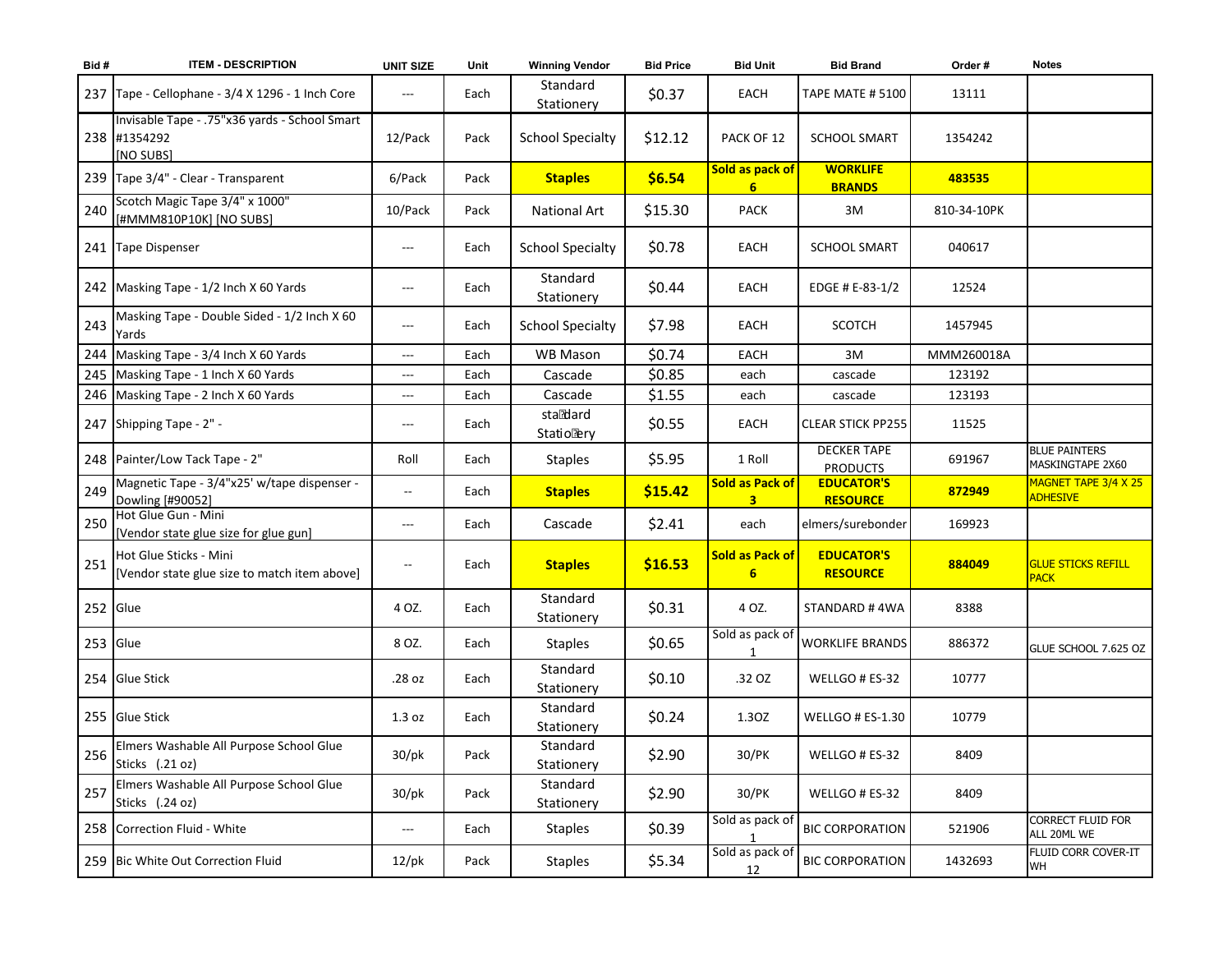| Bid# | <b>ITEM - DESCRIPTION</b>                                                           | <b>UNIT SIZE</b>    | Unit    | <b>Winning Vendor</b>   | <b>Bid Price</b> | <b>Bid Unit</b>        | <b>Bid Brand</b>                        | Order#     | <b>Notes</b>                            |
|------|-------------------------------------------------------------------------------------|---------------------|---------|-------------------------|------------------|------------------------|-----------------------------------------|------------|-----------------------------------------|
|      | 260 Correction Tape                                                                 | $---$               | Each    | Standard<br>Stationery  | \$0.53           | EACH                   | <b>CORRECTOR # TC-</b><br>983           | 9852       |                                         |
|      | 261   Mechanical Pencil, .7mm                                                       | <b>DOZEN</b>        | Dozen   | <b>Staples</b>          | \$1.15           | Sold as pack of<br>12  | <b>WORKLIFE BRANDS</b>                  | 514742     | PENCIL MECH. W/GRIP<br>.7MM             |
| 262  | Pencil w/erasers - Laddie                                                           | <b>DOZEN</b>        | Dozen   | <b>WB Mason</b>         | \$2.18           | DZ                     | <b>DIXON</b>                            | DIX13304   |                                         |
| 263  | Pencils #2 W/Erasers Kendal                                                         | <b>DOZEN</b>        | Dozen   | Pyramid                 | \$0.60           |                        | PYRAMID                                 | 1743780    |                                         |
| 264  | Pencil #2 Yellow Ticonderoga [NO SUBS]                                              | <b>DOZEN</b>        | Dozen   | <b>WB Mason</b>         | \$1.38           | DZ                     | <b>DIXON</b>                            | DIX13882   |                                         |
| 265  | Pencil #2 Yellow Ticonderoga Woodcase [NO<br>SUBS]                                  | <b>DOZEN</b>        | Dozen   | WB Mason                | \$1.38           | DZ                     | <b>DIXON</b>                            | DIX13882   |                                         |
|      | 266 Pencils #2 Pre-Sharpened W/Eraser (Orange)                                      | <b>DOZEN</b>        | Dozen   | <b>School Specialty</b> | \$0.57           | PACK OF 12             | <b>SCHOOL SMART</b>                     | 084453     |                                         |
|      | 267   Pencil - Primer - For Beginners                                               | <b>DOZEN</b>        | Dozen   | Standard<br>Stationery  | \$1.19           | <b>DOZEN</b>           | PRIMA#80                                | 14248      |                                         |
|      | 268 Pencils - Assorted Colors                                                       | <b>DOZEN</b>        | Dozen   | <b>School Specialty</b> | \$0.63           | SET OF 12              | <b>SCHOOL SMART</b>                     | 245787     |                                         |
|      | Colored Pencil Class pack with Pencil<br>269 Sharpeners -<br><b>Assorted Colors</b> | 240 Pack            | Package | <b>Staples</b>          | \$26.30          | Sold as pack of<br>240 | <b>CRAYOLA LLC</b>                      | 424772     | CRAYOLA 240 COLORED<br>PENCILS          |
|      | 270 Crayola Colored Pencils                                                         | $12$ /pk            | Pack    | Pyramid                 | \$1.17           |                        | CRAYOLA                                 | 68-4012    |                                         |
|      | 271 Crayola Colored Pencils - Neutral Colors                                        | $12$ /pk            | Pack    | <b>Staples</b>          | \$1.42           | Sold as pack of<br>12  | <b>CRAYOLA LLC</b>                      | 300525     | CRAYOLA 12/BX<br><b>COLORED PENCILS</b> |
|      | 272   Metallic Colored Pencils - Assorted Colors                                    | 12/SET              | Package | <b>WB Mason</b>         | \$1.81           | ST.                    | LIQUIMARK                               | LMK66120   |                                         |
|      | 273 Pencil Eraser - Pink - Med Size Beveled                                         | <b>DOZEN</b>        | Dozen   | Standard<br>Stationery  | \$0.36           | <b>DOZEN</b>           | Standards # G-90                        | 5391       |                                         |
|      | 274 Pencil Eraser - Block Shape 1 Lb. Box                                           | 40/BOX              | Box     | <b>School Specialty</b> | \$1.37           | PACK OF 40             | <b>SCHOOL SMART</b>                     | 000783     |                                         |
|      | 275 Papermate Arrowhead Eraser Caps                                                 | 144/Box             | Box     | Cascade                 | \$0.89           | 144/box                | cascade                                 | 154790     |                                         |
|      | 276 Pencil Sharpener - Boston                                                       | $---$               | Each    | <b>Staples</b>          | \$7.40           |                        | Sold as pack of ELMERS PRODUCTS<br>INC. | 116475     | BOSTON 1031 MANUAL<br><b>SHARPENER</b>  |
|      | 277 Pencil Sharpener - Wood grain Electric                                          | ---                 | Each    | <b>WB Mason</b>         | \$16.16          | EACH                   | <b>BOSTON</b>                           | EPI1818    |                                         |
|      | 278 Pencil Sharpener - Hand Held with Container                                     | $\qquad \qquad - -$ | Each    | Standard<br>Stationery  | \$0.15           | EACH                   | <b>ACCUPOINT # L-</b><br>001            | 14273      |                                         |
|      | 279 Papermate Flair Assorted                                                        | 16/Pack             | Pack    | <b>Staples</b>          | \$13.50          | Sold as pack of<br>16  | <b>SANFORD CORP</b>                     | 643378     | PPM FLAIR FELT TIP<br>MED ASST 16       |
|      | 280 Papermate Flair Felt Tip Pens - Medium Point                                    | 16/Pack             | Pack    | <b>Staples</b>          | \$13.50          | Sold as pack of<br>16  | <b>SANFORD CORP</b>                     | 643378     | PPM FLAIR FELT TIP<br>MED ASST 16       |
| 281  | Pilot G-2 Retractable Gel-Ink Pen - Bold Point -<br>Blue                            | $---$               | Dozen   | Pyramid                 | \$11.75          |                        | PILOT                                   | 31257      |                                         |
| 282  | Ball Point Pens Bic Round Stic - Fine Point -<br>Blue                               | $---$               | Dozen   | WB Mason                | \$0.88           | DZ                     | <b>BIC</b>                              | BICGSF11BE |                                         |
| 283  | Ball Point Pens Bic Round Stic - Fine Point -<br><b>Black</b>                       | $---$               | Dozen   | WB Mason                | \$0.88           | DZ                     | BIC                                     | BICGSF11BK |                                         |
| 284  | Ball Point Pens Bic Round Stic - Medium Point<br>- Blue                             | $---$               | Dozen   | <b>Staples</b>          | \$0.70           | Sold as pack of<br>12  | <b>WORKLIFE BRANDS</b>                  | 2072213    | BP STICK MED 1.0 BLU<br>12PK            |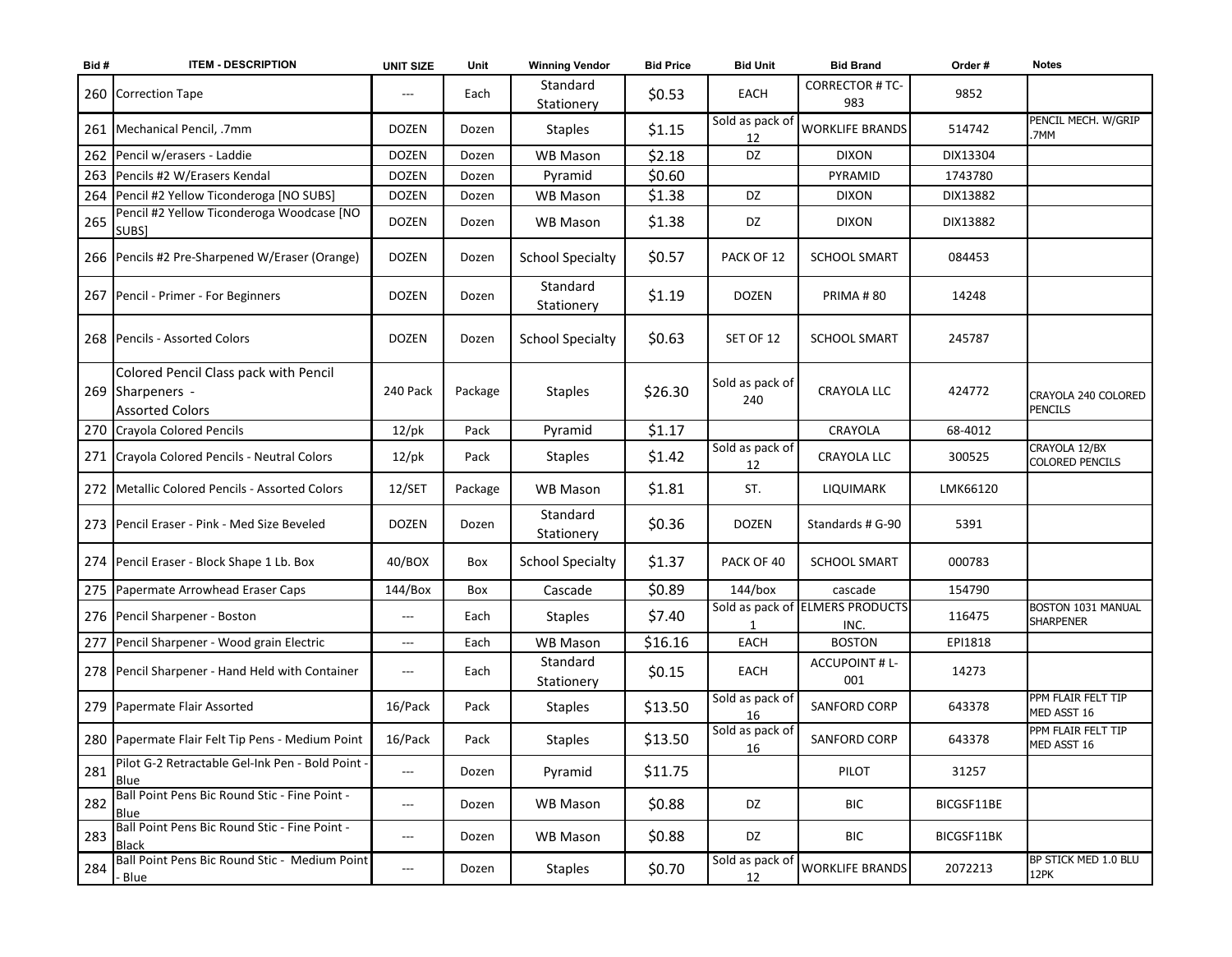| Bid# | <b>ITEM - DESCRIPTION</b>                                                                                                   | <b>UNIT SIZE</b>  | Unit    | <b>Winning Vendor</b>   | <b>Bid Price</b> | <b>Bid Unit</b>       | <b>Bid Brand</b>       | Order#     | <b>Notes</b>                             |
|------|-----------------------------------------------------------------------------------------------------------------------------|-------------------|---------|-------------------------|------------------|-----------------------|------------------------|------------|------------------------------------------|
| 285  | Ball Point Pens Bic Round Stic - Medium Point<br><b>Black</b>                                                               | $---$             | Dozen   | <b>Staples</b>          | \$0.70           | Sold as pack of<br>12 | <b>WORKLIFE BRANDS</b> | 2072214    | BP STICK MED 1.0 BLK<br>12PK             |
| 286  | Ball Point Pens Bic Round Stic - Medium Point<br>- Red                                                                      | $---$             | Dozen   | <b>WB Mason</b>         | \$0.88           | DZ                    | <b>BIC</b>             | BICGSM11RD |                                          |
| 287  | Ball Point Pens Flexgrip Pen By Papermate -<br>Medium Point- Blue                                                           | $---$             | Dozen   | Pyramid                 | \$5.95           |                       | PAPERMATE              | 85586      |                                          |
| 288  | Ball Point Pens Flexgrip Pen By Papermate -<br>Medium Point- Black                                                          | $---$             | Dozen   | Pyramid                 | \$5.95           |                       | PAPERMATE              | 85585      |                                          |
| 289  | Ball Point Pens Flexgrip Pen By Papermate -<br>Medium Point-Red                                                             | $---$             | Dozen   | <b>Staples</b>          | \$1.85           | Sold as pack of<br>12 | <b>SANFORD CORP</b>    | 515518     | <b>WRITEBROS GRP BALLPT</b><br>MED RD 12 |
| 290  | Ball Point Pens Flexgrip Pen By Papermate -<br>Fine Point - Blue                                                            | $---$             | Dozen   | Pyramid                 | \$6.49           |                       | PAPERMATE              | 96601      |                                          |
| 291  | Ball Point Pens Flexgrip Pen By Papermate -<br>Fine Point - Black                                                           | $---$             | Dozen   | <b>Staples</b>          | \$5.99           | Sold as pack of<br>12 | <b>SANFORD CORP</b>    | 568635     | FLEXGRIP ELITE STICK<br>FN BK DZ         |
|      | Sharpie Oil Based Paint Medium Point<br>292 Markers - Set of 2 - 2 Colors include: (1)<br>Metallic Gold (1) Metallic Silver | ---               | Set     | <b>School Specialty</b> | \$3.12           | PACK OF 2             | <b>SHARPIE</b>         | 1446377    |                                          |
|      | 293 Sharpie Permanent Markers - Fine Tip - Black                                                                            | $---$             | Each    | <b>National Art</b>     | \$0.44           | EA                    | <b>SHARPIE</b>         | 30001      |                                          |
| 294  | Sharpie Permanent Markers - X-Fine Tip -<br><b>Black</b>                                                                    | $---$             | Each    | Pyramid                 | \$0.46           |                       | SHARPIE                | 37001      |                                          |
| 295  | Sharpie Permanent Markers - S-Fine Tip -<br><b>Black</b>                                                                    | $---$             | Each    | Pyramid                 | \$0.46           |                       | <b>SHARPIE</b>         | 37001      |                                          |
|      | 296 Sharpies Fine - Blue                                                                                                    | $\qquad \qquad -$ | Each    | Pyramid                 | \$0.46           |                       | <b>SHARPIE</b>         | 30003      |                                          |
| 297  | Sharpies Fine - Red                                                                                                         | $---$             | Each    | Pyramid                 | \$0.46           |                       | <b>SHARPIE</b>         | 30002      |                                          |
|      | 298 Sharpies Fine - Green                                                                                                   | ---               | Each    | Pyramid                 | \$0.46           |                       | <b>SHARPIE</b>         | 30004      |                                          |
|      | 299 Sharpie Marker Set [NO SUBS]                                                                                            | 8/Pack            | Pack    | <b>National Art</b>     | \$3.74           | <b>SET</b>            | <b>SHARPIE</b>         | 30078      |                                          |
| 300  | Flair Assorted Pens - Papermate [#PAP70644]<br>[NO SUBS]                                                                    | 16/Pkg            | Package | <b>Staples</b>          | \$13.50          | Sold as pack of<br>16 | <b>SANFORD CORP</b>    | 643378     | PPM FLAIR FELT TIP<br>MED ASST 16        |
|      | 301   Marker Chisel Tip Assorted - EXPO - [NO SUBS]                                                                         | 16/Set            | Set     | Pyramid                 | \$9.65           |                       | <b>EXPO</b>            | 81045      |                                          |
| 302  | Marker Chisel Tip Assorted - Sharpie -<br>[#SAN38250] [NO SUBS]                                                             | 8/Set             | Set     | Pyramid                 | \$4.79           |                       | SHARPIE                | 38250      |                                          |
|      | 303 Permanent Markers - Black                                                                                               | ---               | Each    | Standard<br>Stationery  | \$0.13           | EACH                  | MIGHTY M 425-BK        | 10892      |                                          |
| 304  | Permanent Markers - Chisel Tip - Assorted<br>Colors per Set                                                                 | 8/SET             | Set     | Standard<br>Stationery  | \$1.11           | <b>SET</b>            | <b>MIGHTY M 425-8</b>  | 10900      |                                          |
|      | 305   Washable Markers - Prang [#DIX80613]                                                                                  | 200/Carton        | Carton  | <b>School Specialty</b> | \$39.57          | <b>SET OF 200</b>     | PRANG                  | 221379     |                                          |
|      | 306 Uniblazer Highlighters - Assorted Colors                                                                                | 6/SET             | Set     | <b>School Specialty</b> | \$0.83           | SET OF 6              | <b>SCHOOL SMART</b>    | 1298145    |                                          |
|      | 307 Highlighters - Yellow                                                                                                   | ---               | Dozen   | Standard<br>Stationery  | \$1.64           | <b>DOZEN</b>          | EMPHASIZER 814-Y       | 10714      |                                          |
|      | 308 Highlighters - Pink                                                                                                     | $---$             | Dozen   | Standard<br>Stationery  | \$1.64           | <b>DOZEN</b>          | EMPHASIZER 814-O       | 10715      |                                          |
|      | 309 Highlighters - Orange                                                                                                   | ---               | Dozen   | Standard<br>Stationery  | \$1.64           | <b>DOZEN</b>          | EMPHASIZER 7600        | 10718      |                                          |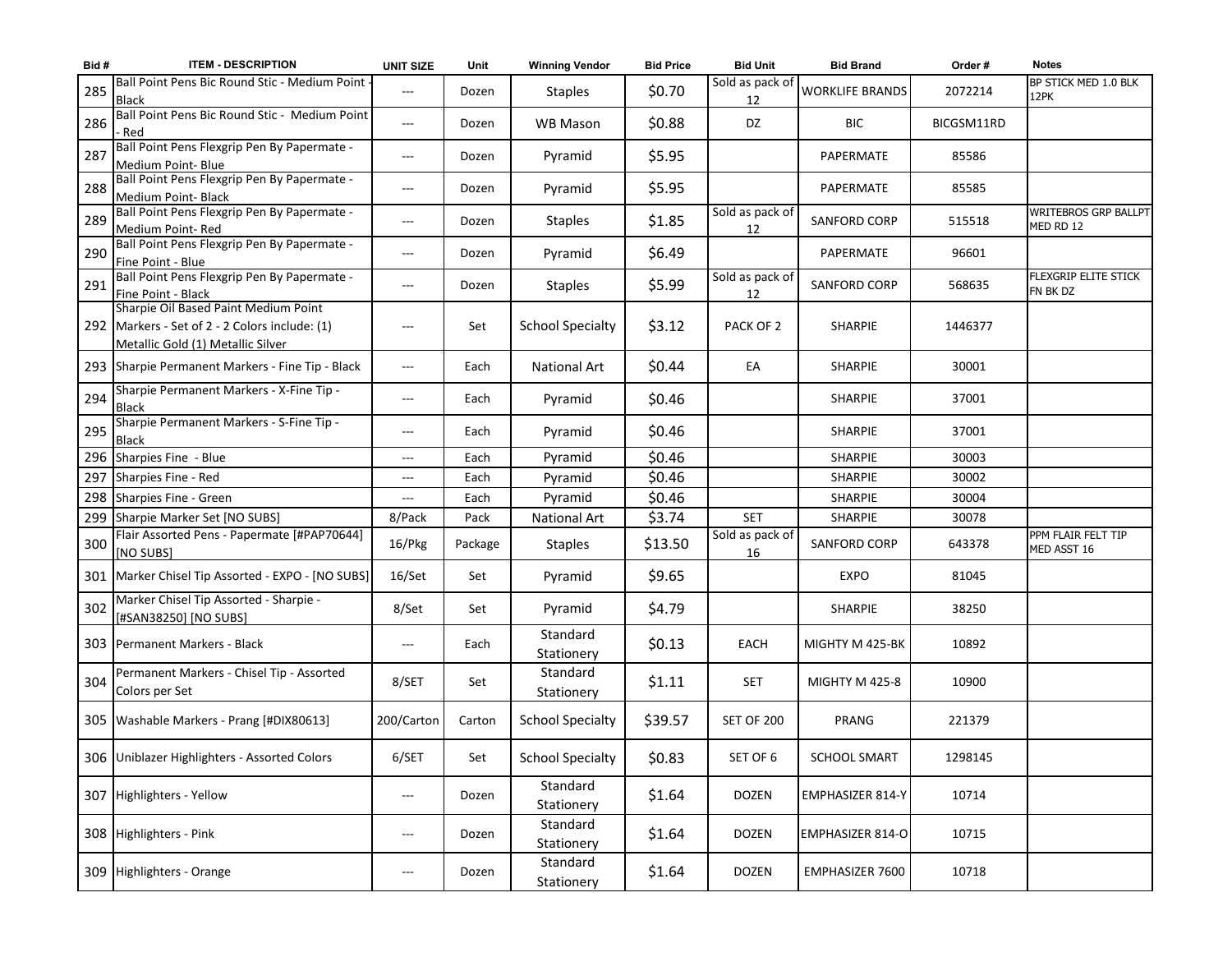| Bid# | <b>ITEM - DESCRIPTION</b>                                                                                                                                                                                               | <b>UNIT SIZE</b>      | Unit    | <b>Winning Vendor</b>   | <b>Bid Price</b> | <b>Bid Unit</b>               | <b>Bid Brand</b>                 | Order #  | <b>Notes</b>                                |
|------|-------------------------------------------------------------------------------------------------------------------------------------------------------------------------------------------------------------------------|-----------------------|---------|-------------------------|------------------|-------------------------------|----------------------------------|----------|---------------------------------------------|
| 310  | Accent Tank Highlight - Sharpie - [#SAN25053]<br>[NO SUBS]                                                                                                                                                              | 12/Pkg                | Package | <b>Staples</b>          | \$5.59           | Sold as pack of<br>12         | <b>SANFORD CORP</b>              | 739318   | MAJOR ACCENT<br>HIGHLIGHT ASST-DZ           |
| 311  | <b>Flip Chart Markers</b>                                                                                                                                                                                               | 4/SET                 | Set     | Pyramid                 | \$2.29           |                               | SHARPIE                          | 22474    |                                             |
| 312  | Dry Erase Markers - Chisel Tip - Low Odor -<br><b>Black</b>                                                                                                                                                             | $---$                 | Each    | Standard<br>Stationery  | \$0.21           | EACH                          | STANDARD WB-80                   | 11453    |                                             |
| 313  | Dry Erase Markers - Bullet Tip - Low Odor -<br><b>Black</b>                                                                                                                                                             | $---$                 | Each    | Standard<br>Stationery  | \$0.20           | EACH                          | LIQUI MARK<br>L24001             | 5798     |                                             |
|      | 314 Dry Erase Markers - Fine Tip                                                                                                                                                                                        | 4 COLOR<br><b>SET</b> | Set     | <b>Staples</b>          | \$0.86           | Sold as pack of<br>4          | <b>WORKLIFE BRANDS</b>           | 2072176  | REMARX ASST FINE 4PK                        |
|      | 315   Dry Erase Markers - Bullet Tip                                                                                                                                                                                    | 4 COLOR<br><b>SET</b> | Set     | Pyramid                 | \$0.99           |                               | LEONARD                          | 47804    |                                             |
|      | 316   Dry Erase Markers - Chisel Tip                                                                                                                                                                                    | 4 COLOR<br><b>SET</b> | Set     | Standard<br>Stationery  | \$0.69           | 4/SET                         | STANDARD WB-80                   | 11429    |                                             |
|      | 317 Expo Markers - Assorted Colors                                                                                                                                                                                      | 8/Pack                | Pack    | <b>Staples</b>          | \$2.35           | Sold as pack of<br>8          | <b>WORKLIFE BRANDS</b>           | 215474   | <b>DRY ERASE MARKERS</b><br><b>ASST 8PK</b> |
|      | 318 Expo Markers - Assorted Colors                                                                                                                                                                                      | 12/Pack               | Pack    | <b>School Specialty</b> | \$7.77           | SET OF 8                      | <b>EXPO</b>                      | 026284   |                                             |
|      | 319 Expo Markers - Assorted Colors                                                                                                                                                                                      | 16/Pack               | Pack    | <b>Staples</b>          | \$12.25          | Sold as pack of<br>16         | <b>SANFORD CORP</b>              | 592678   | EXPO LOW ODOR<br>CHISEL 16PK                |
|      | 320 Dry Erase Markers - Pen Stle - Black                                                                                                                                                                                |                       | Pack    | <b>Staples</b>          | \$2.30           | Sold as pack of<br>12         | <b>WORKLIFE</b><br><b>BRANDS</b> | 2072177  | <b>REMARX BLK FINE 12PK</b>                 |
|      | 321 Crayola Visi-Visi Max Dry Erase Marker - Black                                                                                                                                                                      | 12/Box                | Box     | <b>School Specialty</b> | \$7.10           | PACK OF 12                    | <b>SCHOOL SMART</b>              | 1354253  |                                             |
|      | 322 Eraser For Dry-Erase Whiteboard                                                                                                                                                                                     | $---$                 | Each    | Standard<br>Stationery  | \$0.31           | EACH                          | STANDARD # T-104                 | 13412    |                                             |
|      | 323 Expo Cleaner - 8oz - [NO SUBS]                                                                                                                                                                                      |                       |         | <b>WB Mason</b>         | \$1.56           | <b>EACH</b>                   | SANFORD                          | SAN81803 |                                             |
|      | 324 White Board Cleaner                                                                                                                                                                                                 | 8 OZ.                 | Each    | Pyramid                 | \$1.29           |                               | <b>MAGISTRAL</b>                 | 1112390  |                                             |
|      | 325 Vis A Vis Fine Point Markers                                                                                                                                                                                        | 4 COLOR<br><b>SET</b> | Set     | <b>WB Mason</b>         | \$2.33           | ST.                           | SANFORD                          | SAN16074 |                                             |
| 326  | Crayola Classpack Markers, broad point, 16<br>colors [NO SUBS]                                                                                                                                                          | 256/Box               | Box     | National Art            | \$42.94          | <b>BOX</b>                    | CRAYOLA                          | 58-8201  |                                             |
|      | 327 Crayola Washable Markers, 8 Classic Color Set                                                                                                                                                                       | 8/SET                 | Set     | Pyramid                 | \$1.77           |                               | CRAYOLA                          | 58-7808  |                                             |
|      | Crayola Trayola Washable Markers - Fine Tip -<br>Pack of 48 - Assorted Colors 8 essential<br>328 washable marker colors (6 markers per color)<br>including Red, Orange, Yellow, Green, Blue,<br>Violet, Black and Brown | 48/PKG                | Package | <b>Staples</b>          | \$12.00          | Sold in pack of<br>200        | <b>CRAYOLA LLC</b>               | 418771   | <b>MARKER CLASSPACK</b><br>200CT            |
|      | 329   Wax Crayons - Crayola #38 - Kinder Size                                                                                                                                                                           | $---$                 | Box     | Pyramid                 | \$0.99           |                               | CRAYOLA                          | 52-0080  |                                             |
|      | 330 Wax Crayons - Crayola - 4 pack                                                                                                                                                                                      | Pack                  | Pack    | <b>Staples</b>          | \$79.00          | Sold in pack of<br><b>360</b> | <b>CRAYOLA LLC</b>               | 928532   | <b>CLASSIC MARKETS</b><br><b>CRAYONS</b>    |
|      | 331 Wax Crayons - Crayola #8 Standard - 8 Color                                                                                                                                                                         | $---$                 | Box     | Pyramid                 | \$0.36           |                               | CRAYOLA                          | 52-0008  |                                             |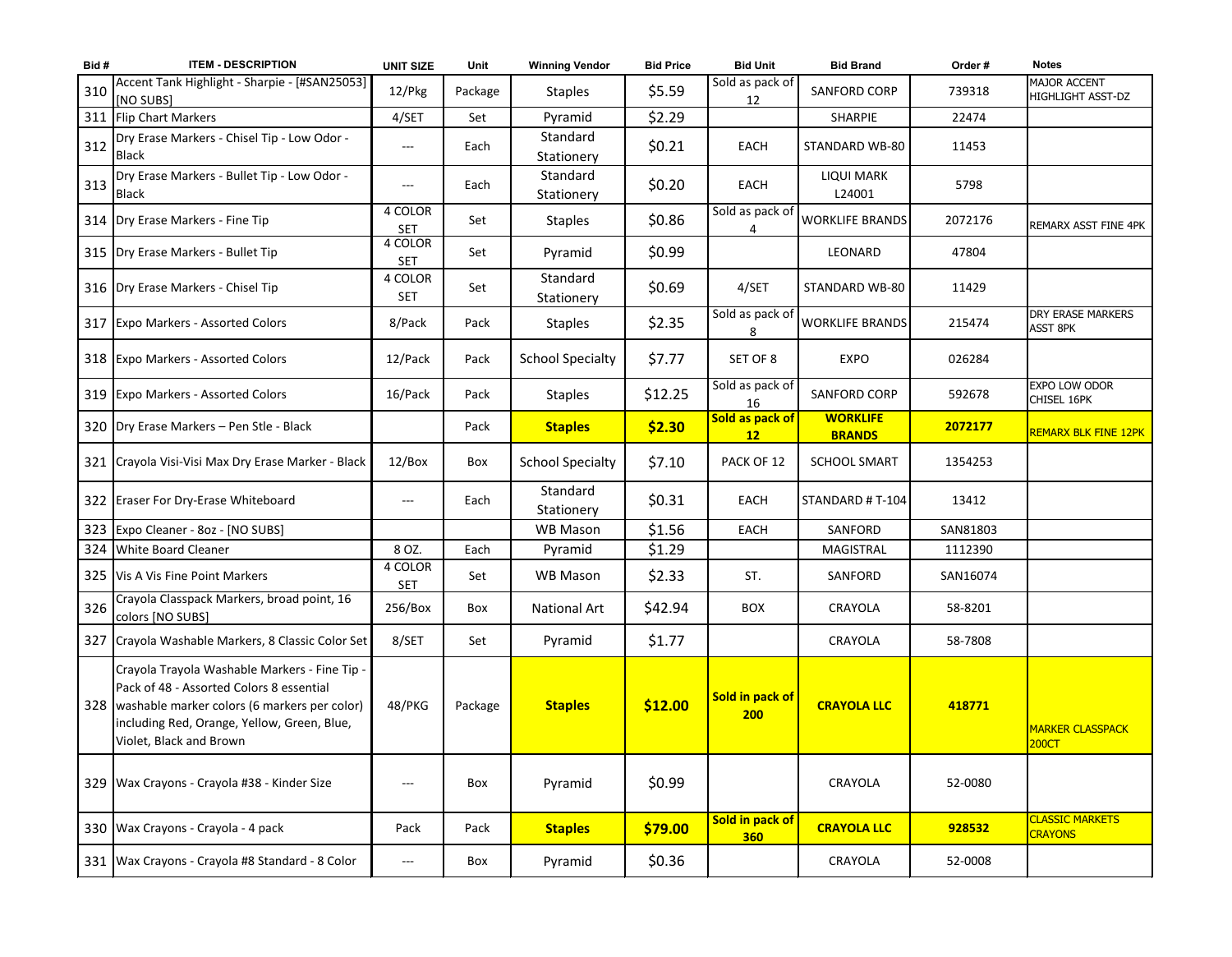| Bid# | <b>ITEM - DESCRIPTION</b>                                              | <b>UNIT SIZE</b>    | Unit | <b>Winning Vendor</b>   | <b>Bid Price</b> | <b>Bid Unit</b>       | <b>Bid Brand</b>                     | Order #  | <b>Notes</b>                                 |
|------|------------------------------------------------------------------------|---------------------|------|-------------------------|------------------|-----------------------|--------------------------------------|----------|----------------------------------------------|
| 332  | Wax Crayons - Crayola #12 Standard - 12<br>Color                       |                     | Box  | Pyramid                 | \$0.67           |                       | CRAYOLA                              | 52-0012  |                                              |
| 333  | Wax Crayons - Crayola - 16 Colors                                      | $\qquad \qquad - -$ | Box  | Pyramid                 | \$0.72           |                       | CRAYOLA                              | 52-0016  |                                              |
| 334  | Crayola - Class Pack - set of 8 primary colors<br>[NO SUBS]            | Pack                | Pack | Pyramid                 | \$32.95          |                       | CRAYOLA                              | 52-8008  |                                              |
|      | 335 Class Pack Crayons                                                 | Pack                | Pack | <b>School Specialty</b> | \$31.55          | <b>SET OF 800</b>     | <b>SCHOOL SMART</b>                  | 245952   |                                              |
|      | 336 Class Pack Large Crayons                                           | Pack                | Pack | <b>School Specialty</b> | \$31.38          | <b>SET OF 400</b>     | <b>SCHOOL SMART</b>                  | 067254   |                                              |
| 337  | Tempera Cake Sets - Jack Richeson [Vendor<br>please indicate]          | $6$ to $9$ /set     | Set  | <b>School Specialty</b> | \$3.62           | SET OF 6              | <b>JACK RICHESON</b>                 | 1496094  |                                              |
| 338  | Tempera Cake Single Colors - Jack Richeson<br>[Vendor please indicate] | 7 to 9/set          | Set  | <b>School Specialty</b> | \$5.54           | SET OF 9              | <b>JACK RICHESON</b>                 | 1496096  |                                              |
| 339  | Sargent Art Liquid Metal Acrylics [Vendor<br><b>Indicate Colors]</b>   | 8 OZ.               | Each | <b>Staples</b>          | \$47.00          | Sold in pack of<br>64 | <b>EDUCATOR'S</b><br><b>RESOURCE</b> | 24389244 | <b>METAL ACRY PAINT 64</b><br><b>OZ SLVR</b> |
| 340  | Prang Tempra Paints - White [NO SUBS]                                  | $\qquad \qquad - -$ | Each | Pyramid                 | \$1.13           |                       | <b>PRANG</b>                         | 21609    |                                              |
|      | 341   Prang Tempra Paints - Green [NO SUBS]                            | $\qquad \qquad - -$ | Each | Pyramid                 | \$1.13           |                       | <b>PRANG</b>                         | 21604    |                                              |
| 342  | Prang Tempra Paints - Blue [NO SUBS]                                   | $\qquad \qquad - -$ | Each | Pyramid                 | \$1.13           |                       | PRANG                                | 21605    |                                              |
|      | 343   Prang Tempra Paints - Brown [NO SUBS]                            | $\qquad \qquad - -$ | Each | Pyramid                 | \$1.13           |                       | <b>PRANG</b>                         | 21607    |                                              |
| 344  | Prang Tempra Paints - Red [NO SUBS]                                    | $\qquad \qquad - -$ | Each | Pyramid                 | \$1.13           |                       | PRANG                                | 21601    |                                              |
|      | 345   Prang Tempra Paints - Black [NO SUBS]                            | $---$               | Each | Pyramid                 | \$1.13           |                       | PRANG                                | 21608    |                                              |
|      | 346 Prang Tempra Paints - Orange [NO SUBS]                             | $\qquad \qquad - -$ | Each | Pyramid                 | \$1.13           |                       | PRANG                                | 21602    |                                              |
|      | 347   Prang Tempra Paints - Pink [NO SUBS]                             | ---                 | Each |                         |                  |                       | No Bids                              |          |                                              |
|      | 348   Prang Tempra Paints - Yellow [NO SUBS]                           | ---                 | Each | Pyramid                 | \$1.13           |                       | PRANG                                | 21603    |                                              |
|      | 349 Prang Tempra Paints - Purple [NO SUBS]                             | ---                 | Each | Pyramid                 | \$1.13           |                       | PRANG                                | 21606    |                                              |
|      | 350 Prang 8-Color Watercolor Paint set [NO SUBS]                       | ---                 | Each | <b>WB Mason</b>         | \$1.66           | EACH                  | PRANG                                | DIX00800 |                                              |
|      | 351 Crayola - Tempra Paint - Magenta [NO SUBS]                         | 32oz bottle         | Each | Pyramid                 | \$3.79           |                       | CRAYOLA                              | 3132-69  |                                              |
|      | 352 Crayola - Tempra Paint - Turquoise [NO SUBS]                       | 32oz bottle         | Each | Pyramid                 | \$3.79           |                       | CRAYOLA                              | 3132-48  |                                              |
| 353  | Washable Paint - Gallon - Assorted Colors -<br>Colorations             | Bottle              | Each | <b>School Specialty</b> | \$5.92           | EACH                  | <b>SCHOOL SMART</b>                  | 2002759  |                                              |
|      | 354 Camel Brush Assortment - Jack Richeson                             | Set                 | Set  | <b>School Specialty</b> | \$11.87          | SET OF 60             | <b>JACK RICHESON</b>                 | 443483   |                                              |
|      | 355 Cray-Pas - Sakura - Assorted [NO SUBS]                             | 12/Pack             | Pack | Cascade                 | \$1.29           | 12/set                | sakura of america                    | 138257   |                                              |
|      | 356 Clay, Amaco Air Dry - 25# [#1383757]                               | $---$               | Each | <b>School Specialty</b> | \$11.35          | EACH                  | AMACO                                | 1383757  |                                              |
| 357  | Clay, Modeling Dough - Classpack - Crayola<br>[#CRY-23-600]            | ---                 | Each | Pyramid                 | \$24.95          |                       | CRAYOLA                              | 23-6001  |                                              |
| 358  | Clay, Modeling Magic, White 2.2# - Plus Clay<br>[#407305]              | ---                 | Each | <b>School Specialty</b> | \$4.96           | EACH                  | PLUS CLAY                            | 407305   |                                              |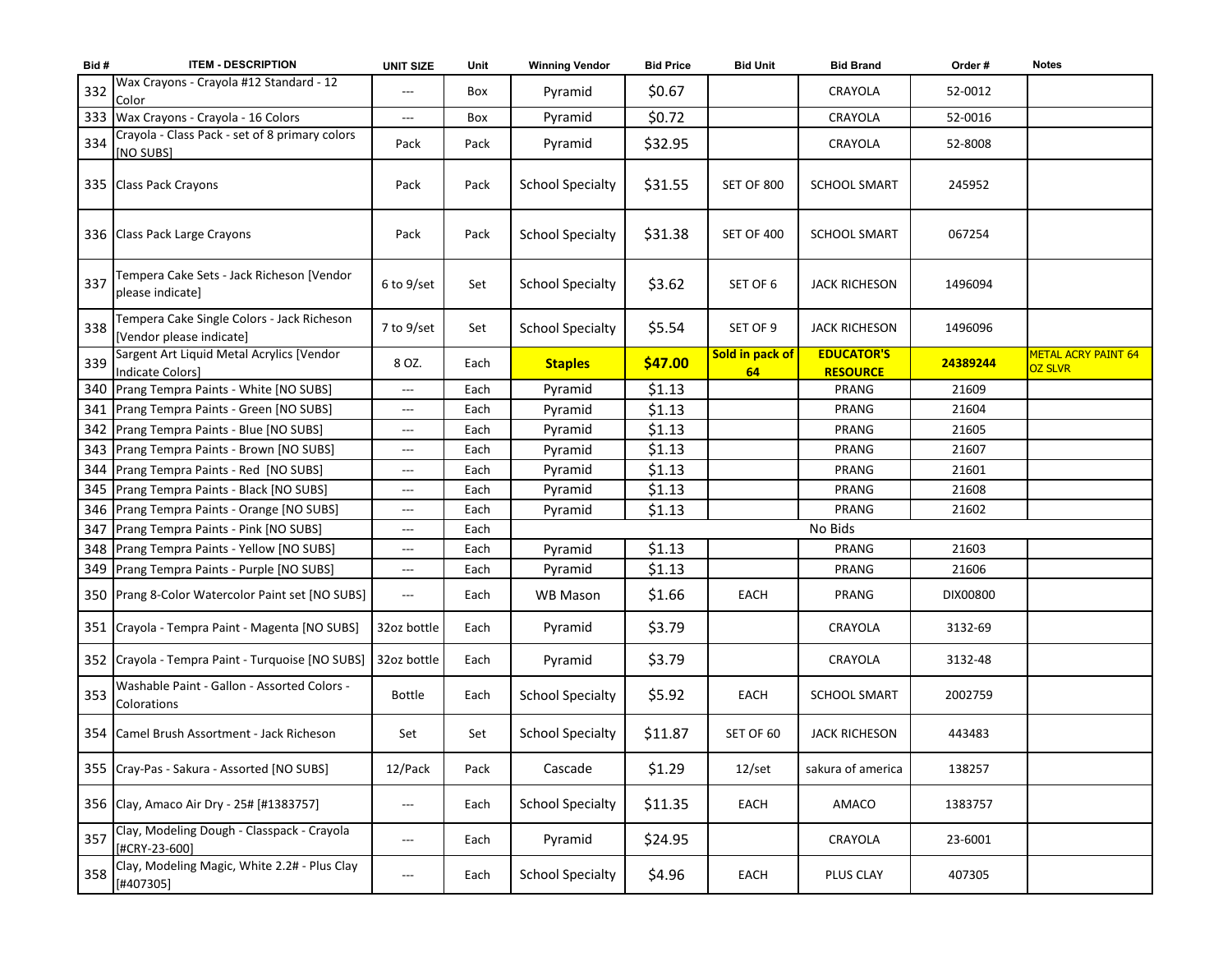| Bid# | <b>ITEM - DESCRIPTION</b>                                  | <b>UNIT SIZE</b>  | Unit       | <b>Winning Vendor</b>   | <b>Bid Price</b> | <b>Bid Unit</b>                          | <b>Bid Brand</b>                                        | Order#    | <b>Notes</b>                                    |
|------|------------------------------------------------------------|-------------------|------------|-------------------------|------------------|------------------------------------------|---------------------------------------------------------|-----------|-------------------------------------------------|
| 359  | Feathers - Assorted - Creativity Street [#9-<br>085936-458 | ---               | <b>Bag</b> | Cascade                 | \$1.23           | pkg                                      | cascade                                                 | 163022    |                                                 |
|      | 360 Googley Eyes - 7.0m - Creativity Street [#40730        | $\qquad \qquad -$ | Bag        | <b>School Specialty</b> | \$0.45           | <b>SET OF 100</b>                        | <b>CREATIVITY STREET</b>                                | 085844    |                                                 |
|      | 361 Pipe Cleaners - Creativity Street [#1271011]           | ---               | <b>Bag</b> | Cascade                 | \$1.08           | 100/pkg                                  | cascade                                                 | 169552    |                                                 |
|      | 362 Pom Poms, Pound of - Colorations [#904297]             | ---               | <b>Bag</b> | <b>School Specialty</b> | \$9.54           | EACH                                     | <b>CREATIVITY STREET</b>                                | 085935    |                                                 |
| 363  | Canvas Panels - 11x14 - Fedrix [NO SUBS]                   | ---               | Each       | <b>WB Mason</b>         | \$1.15           | EACH                                     | <b>FREDRIX</b>                                          | TARA31135 |                                                 |
|      | 364 Canvas Pads - 12x16 - Sax [NO SUBS]                    | ---               | Each       | <b>School Specialty</b> | \$6.83           | EACH                                     | SAX                                                     | 412676    |                                                 |
|      | 365 Canvas Pads - 9x12 - Sax [NO SUBS]                     | ---               | Each       | <b>School Specialty</b> | \$4.00           | EACH                                     | SAX                                                     | 410608    |                                                 |
|      | 366   Watercolor Paper - Strathmore - 9x12                 | 12 Page           | Each       | <b>School Specialty</b> | \$4.12           | EACH                                     | <b>STRATHMORE</b>                                       | 1588319   |                                                 |
|      | 367 Scratch Art Paper [Vendor Indicate #pages]             | $---$             | Each       | <b>Staples</b>          | \$1.59           | Sold in pack of<br>$\mathbf{1}$          | <b>DIXON</b><br>TICONDEROGA CO<br>(PACON)               | 1961815   | <b>50CT HVY WGHT</b><br>SKETCH PAD 9X12         |
|      | 368   Foam-Core Board - School Smart - 20x30               | ---               | Each       | <b>School Specialty</b> | \$12.04          | PACK OF 10                               | <b>SCHOOL SMART</b>                                     | 1494871   |                                                 |
|      | 369 Pressed Charcoal                                       | 3/Pack            | Pack       |                         |                  |                                          | No Bids                                                 |           |                                                 |
|      | 370 Printing Ink - Assorted - Speedball [NO SUBS]          | 4oz               | Each       | <b>Staples</b>          | \$19.50          | Sold as pack of<br>2                     | <b>ARTISAN</b><br><b>NETWORK</b><br><b>SERVICES INC</b> | 1721010   | <b>PK2 FABRIC</b><br><b>BLOCKPRINT INK 25Z</b>  |
|      | 371 Dry-Erase Board, Plain, 9x12, White                    | ---               | Each       | <b>School Specialty</b> | \$0.72           | EACH                                     | <b>SCHOOL SMART</b>                                     | 1528372   |                                                 |
|      | 372 Compressed Air - Can - Duster                          | 10 OZ             | Each       | <b>Staples</b>          | \$5.55           | Sold in pack of<br>$\overline{2}$        | <b>FALCON SAFETY</b><br><b>PRODUCTS</b>                 | 712332    | <b>SPLS ELECTRONICS</b><br>DUSTER 10 2PK        |
| 373  | School Smart Digital Timer - 2 3/4 x 2 3/4<br>inches       | ---               | Each       | Cascade                 | \$1.30           | each                                     | cascade                                                 | 29011     |                                                 |
|      | 374   Dry Erase Crayons - Crayola - Assorted - Large       | 8/PACK            | Package    | Cascade                 | \$1.34           | 8/set                                    | sargent art                                             | 18994     |                                                 |
|      | 375   Dry Erase Black Markers - Blount Tip                 | ---               | Each       | Standard<br>Stationery  | \$0.21           | EACH                                     | STANDARD # WB80                                         | 11453     |                                                 |
|      | 376 Expo Markers - Asst Color Packs                        | 4/Pack            | Package    | Pyramid                 | \$2.09           |                                          | <b>EXPO</b>                                             | 80074     |                                                 |
|      | 377 Dust off Wipes (iPad/computer screens)                 | Container         | Each       | Standard<br>Stationery  | \$3.25           | <b>CONTAINER</b>                         | PERFECT DATA<br>1024                                    | 12724     |                                                 |
|      | 378 Velcro Dots                                            | Pack              | Pack       | Cascade                 | \$1.63           | 56/pkg                                   | velcro usa                                              | 37888     |                                                 |
| 379  | Velcro, Roll, Stick Back, White - Velcro<br>[#VEK90082]    | ---               | Roll       | <b>Staples</b>          | \$9.50           | Sold in pack of                          | <b>VELCRO USA INC</b>                                   | 613216    | <b>5YD STICKY WHITE</b><br>TAPE                 |
|      | 380   DABnSEAL Envelope Moistener                          | Each              | Each       | <b>Staples</b>          | \$3.15           | <b>Sold as Pack of</b><br>4 <sup>1</sup> | <b>CLARENCE J.</b><br><b>VENNE LLC</b>                  | 323354    | DAB N SEAL 50ML 4-<br><b>PACK</b>               |
|      | 381 Great Papers® Gold Foil Value Certificate Seals        | 100/Pack          | Pack       | <b>Staples</b>          | \$5.45           | Sold as pack of<br>100                   | <b>GREAT PAPERS</b>                                     | 119157    | <b>GLD FOIL VALUE CERTIF</b><br><b>SEAL 100</b> |